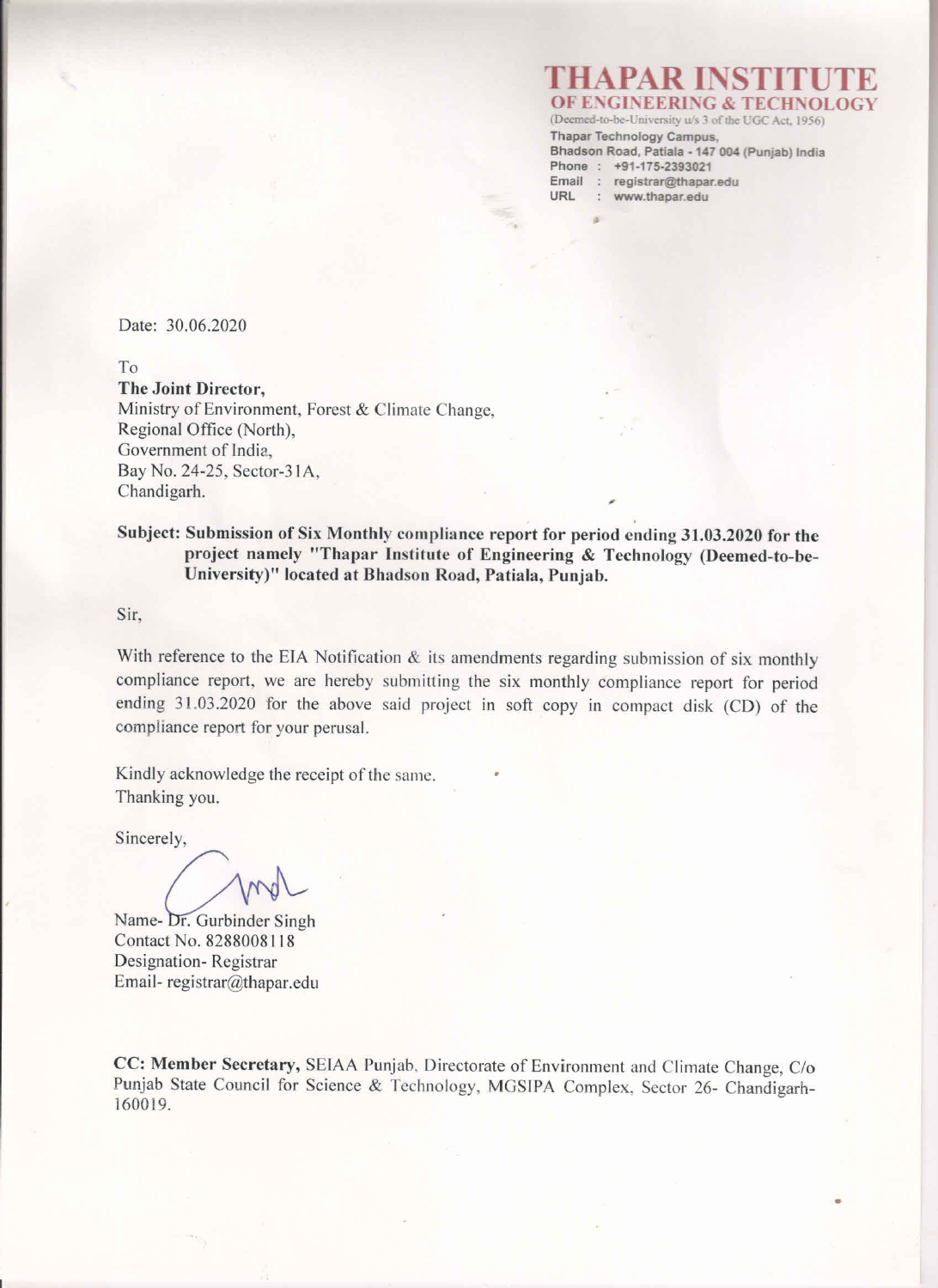# 2020

# **SIX MONTHLY COMPLIANCE REPORT (Period ending 31.03.2020)**

**For "Thapar Institute of Engineering & Technology (Deemed-to be-University)"**  Bhadson Road, Patiala (Punjab)

**Project By:**

**Thapar Institute of Engineering & Technology (Deemed-to be-University)**

Bhadson Road, Patiala.

**Prepared by:**



**Eco Laboratories and Consultants Private Limited E-207, Industrial Area, Phase-VIII B (Sector-74), SAS Nagar (Mohali) Punjab. ems@ecoparyavaran.org, www.ecoparyavaran.org Phone: 0172-4616225, 8872043178**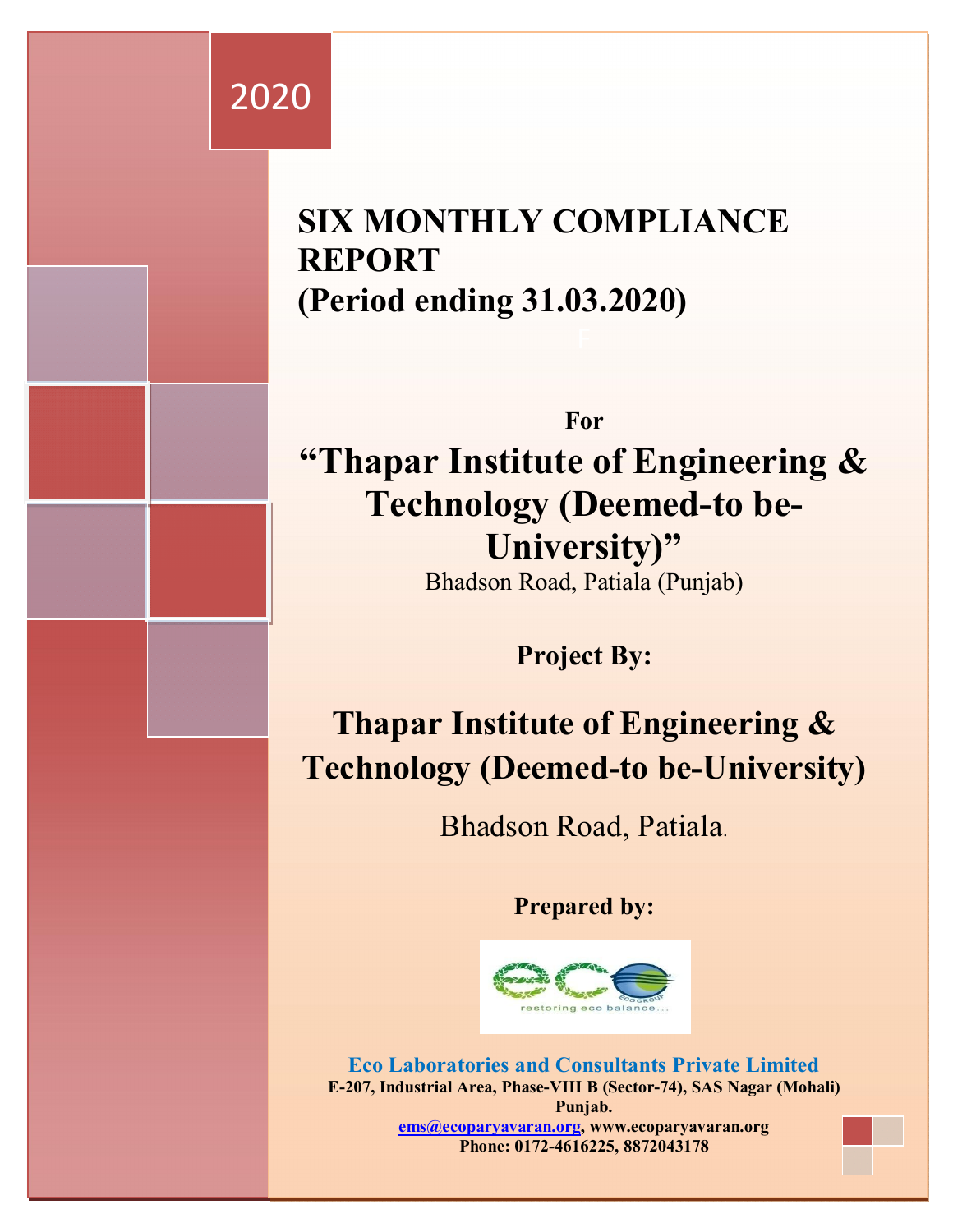| S. No.           | <b>DESCRIPTION</b>                                                                                                        | Page No.  |  |  |  |
|------------------|---------------------------------------------------------------------------------------------------------------------------|-----------|--|--|--|
| 1.               | Data Sheet                                                                                                                | $1 - 5$   |  |  |  |
| 2.               | Compliance of Environmental Clearance conditions                                                                          | $6 - 18$  |  |  |  |
|                  | <b>Annexures</b>                                                                                                          |           |  |  |  |
| 3.               | A-1: Copy of the Environment Clearance Letter dated<br>26.06.2015                                                         | 19-29     |  |  |  |
| $\overline{4}$ . | A-2: Copy of the Environment Clearance Letter dated<br>25.01.2016                                                         | 30-38     |  |  |  |
| 5.               | A-3: Photographs of the project                                                                                           | 39-44     |  |  |  |
| 6.               | A-4: Copy of Extension in Consent to Establish granted from<br><b>PPCB</b>                                                | 45-46     |  |  |  |
| 7.               | A-5: Structural stability certificate                                                                                     | 47        |  |  |  |
| 8.               | A-6: Pollution under control certificate                                                                                  | 48-70     |  |  |  |
| 9.               | A-7: Test reports of ambient air, noise, soil and water                                                                   | $71 - 74$ |  |  |  |
| 10.              | A-8: Copy of acknowledgement of Consent to Operate<br>submitted                                                           | 75-76     |  |  |  |
| 11.              | A-9: Permission for abstraction of water                                                                                  | 77-78     |  |  |  |
| 11.              | A-10: Completion cum occupancy certificates                                                                               | 79-81     |  |  |  |
| 12.              | A-11: Screenshot of EC letter and Compliance uploaded on<br>website.                                                      | 82-83     |  |  |  |
| 13.              | A-12: Copy of the acknowledgement of the previous submitted<br>six monthly compliance report for period ending 30.09.2019 | 84        |  |  |  |

#### **CONTENT**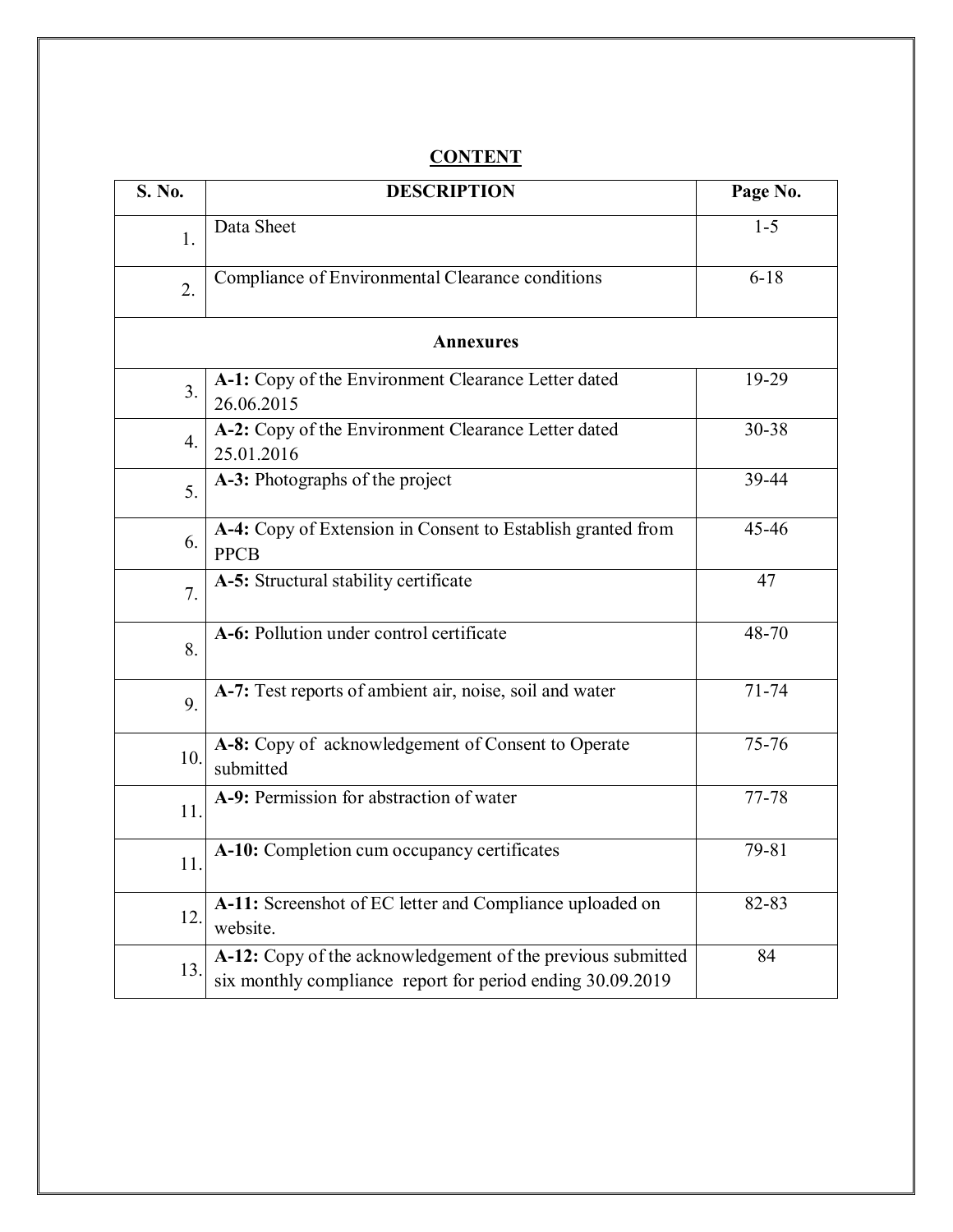#### **Ministry of Environment, Forest & Climate Change Northern Regional Office, Chandigarh-160030**

# **DATA SHEET**

| $\overline{1}$ . | <b>Project Type</b>                  | <b>Construction Project- Educational Institute</b> |
|------------------|--------------------------------------|----------------------------------------------------|
| 2.               | Name of the Project                  | Thapar Institute of Engineering and Technology     |
|                  |                                      | (Deemed to be University)                          |
| 3.               | Clearance letter (s)/O.M No. & dates | Environment Clearance has been granted by          |
|                  |                                      | SEIAA, Punjab vide Letter No. SEIAA/3777 dated     |
|                  |                                      | 26.06.2015 and the copy of the same is attached    |
|                  |                                      | along as Annexure 1.                               |
|                  |                                      | Also, Environment Clearance for expansion of the   |
|                  |                                      | project has been granted by SEIAA, Punjab vide     |
|                  |                                      | Letter No. SEIAA/914 dated 25.01.16 and the        |
|                  |                                      | copy of the same is attached along as Annexure 2.  |
| $\overline{4}$ . | Location                             | <b>Bhadson Road</b>                                |
|                  | a) District (s)                      | Patiala                                            |
|                  | b) State (s)                         | Punjab                                             |
| 5.               | <b>Address for correspondence</b>    | Thapar University Campus,                          |
|                  |                                      | Bhadson Road, Patiala.                             |
| 6.               | <b>Salient features</b>              |                                                    |
|                  | a) of the project                    | As per the Environmental Clearance, the total area |
|                  |                                      | of the project before expansion was 10,08,194.06   |
|                  |                                      | sq.m and after expansion also total area remains   |
|                  |                                      | same i.e. 10,08,194.06 sq.m. The total built up    |
|                  |                                      | area before expansion was 3,09,416.91 sq.m and     |
|                  |                                      | after expansion will becomes 3,33,080.53 sq.m.     |
|                  |                                      | Total cost of the project is Rs. 111.67 Crores.    |
|                  | b) of the environmental management   | As per Environmental Clearance, the total water    |
|                  | plans                                | requirement for the project before expansion was   |
|                  |                                      | 875 KLD and after expansion it will becomes 1.7    |
|                  |                                      | MLD which will be met through tubewells. The       |
|                  |                                      | wastewater generation will be 1.27 MLD which       |
|                  |                                      | will be treated in a STP.                          |
|                  |                                      | During summer season, 333 KLD of treated           |
|                  |                                      | wastewater used for flushing purpose<br>and        |
|                  |                                      | remaining 937 KLD will be used for irrigation of   |
|                  |                                      | green area. In winter season, 333 KLD of treated   |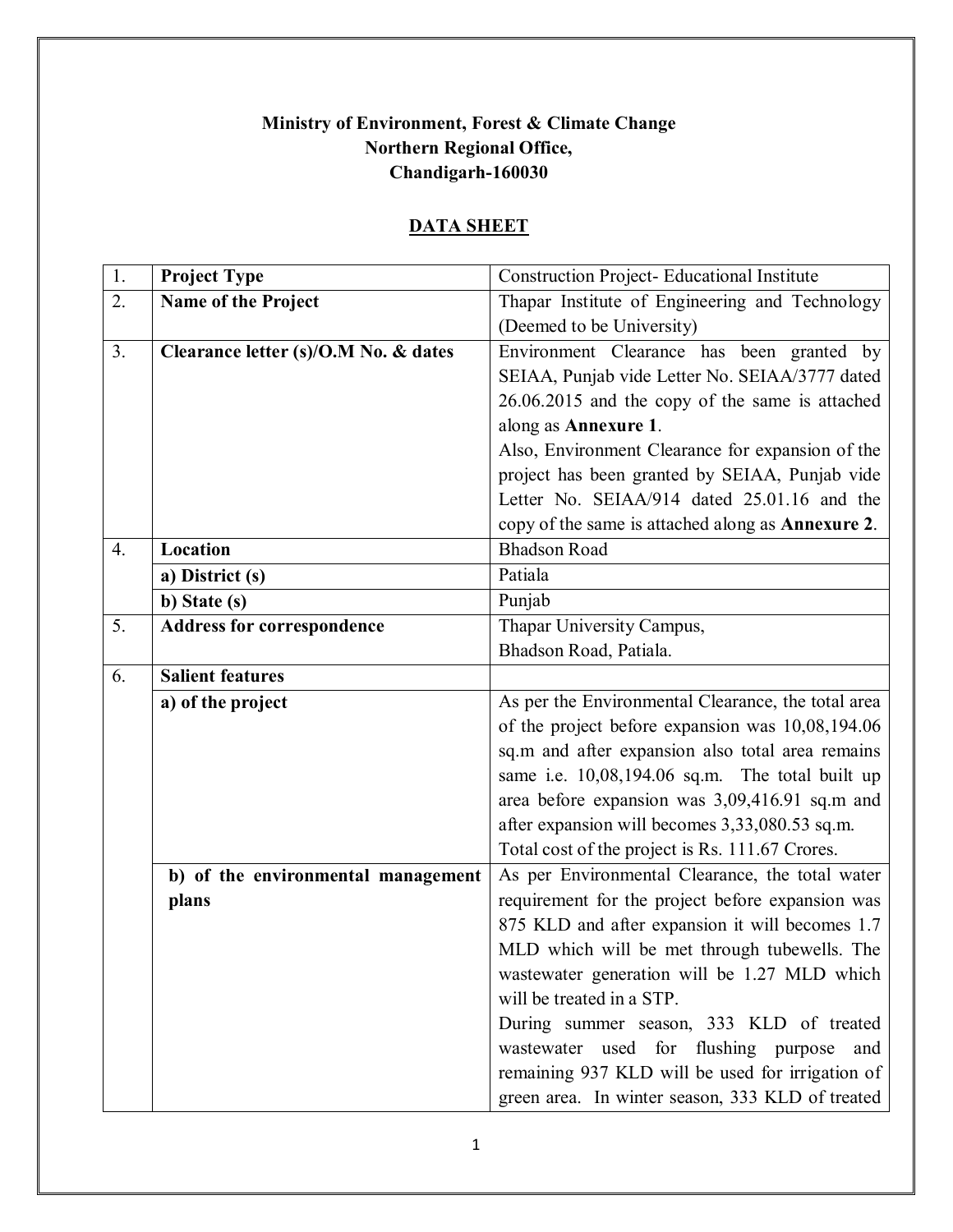|    |                                           | wastewater used for flushing purpose and 422        |
|----|-------------------------------------------|-----------------------------------------------------|
|    |                                           | KLD will be used for irrigation of green area. In   |
|    |                                           | rainy season, 333 KLD of treated wastewater used    |
|    |                                           | for flushing purpose and 117 KLD will be used for   |
|    |                                           | irrigation of Green area. Excess treated wastewater |
|    |                                           | will be used for 10 acres of land available under   |
|    |                                           | Karnal Technology.                                  |
|    |                                           | Total solid waste generation from the existing      |
|    |                                           | project is 2.6 MT/day. The total solid waste        |
|    |                                           | generation after expansion of the project will      |
|    |                                           | becomes 4.9 MT/day during operation phase.          |
|    |                                           | The total load of electricity before expansion was  |
|    |                                           | 4,140 KW and after expansion the total power        |
|    |                                           | requirement will be 8,800 KW which will be taken    |
|    |                                           | from Punjab State Power Corporation Ltd.            |
| 7. | Break-up of the project area              |                                                     |
|    | a) Submergence area: Forest and Non-      | Not Applicable                                      |
|    | forest                                    |                                                     |
|    | b) Others                                 | Not Applicable                                      |
| 8. | Break-up of project affected population   | Not Applicable                                      |
|    | with enumeration of those losing houses/  |                                                     |
|    | dwelling units only, agricultural land    |                                                     |
|    | units<br>only<br>both<br>dwelling<br>and  |                                                     |
|    | agricultural<br>landless<br>land<br>and   |                                                     |
|    | labourers/artisans.                       |                                                     |
|    | a) SC/ST/Adivasis                         | Not Applicable                                      |
|    | b) Others (Please indicate whether these  | Not Applicable                                      |
|    | figures are based on any scientific and   |                                                     |
|    | systematic survey carried out or only     |                                                     |
|    | provisional figures. If a survey has been |                                                     |
|    | carried out give details and year of      |                                                     |
|    | survey)                                   |                                                     |
| 9. | <b>Financial details:</b>                 |                                                     |
|    | a) Project cost as originally planned and |                                                     |
|    | subsequent revised estimates and the      | The total cost for expansion is Rs. 111.67 Crores.  |
|    | year of price reference.                  |                                                     |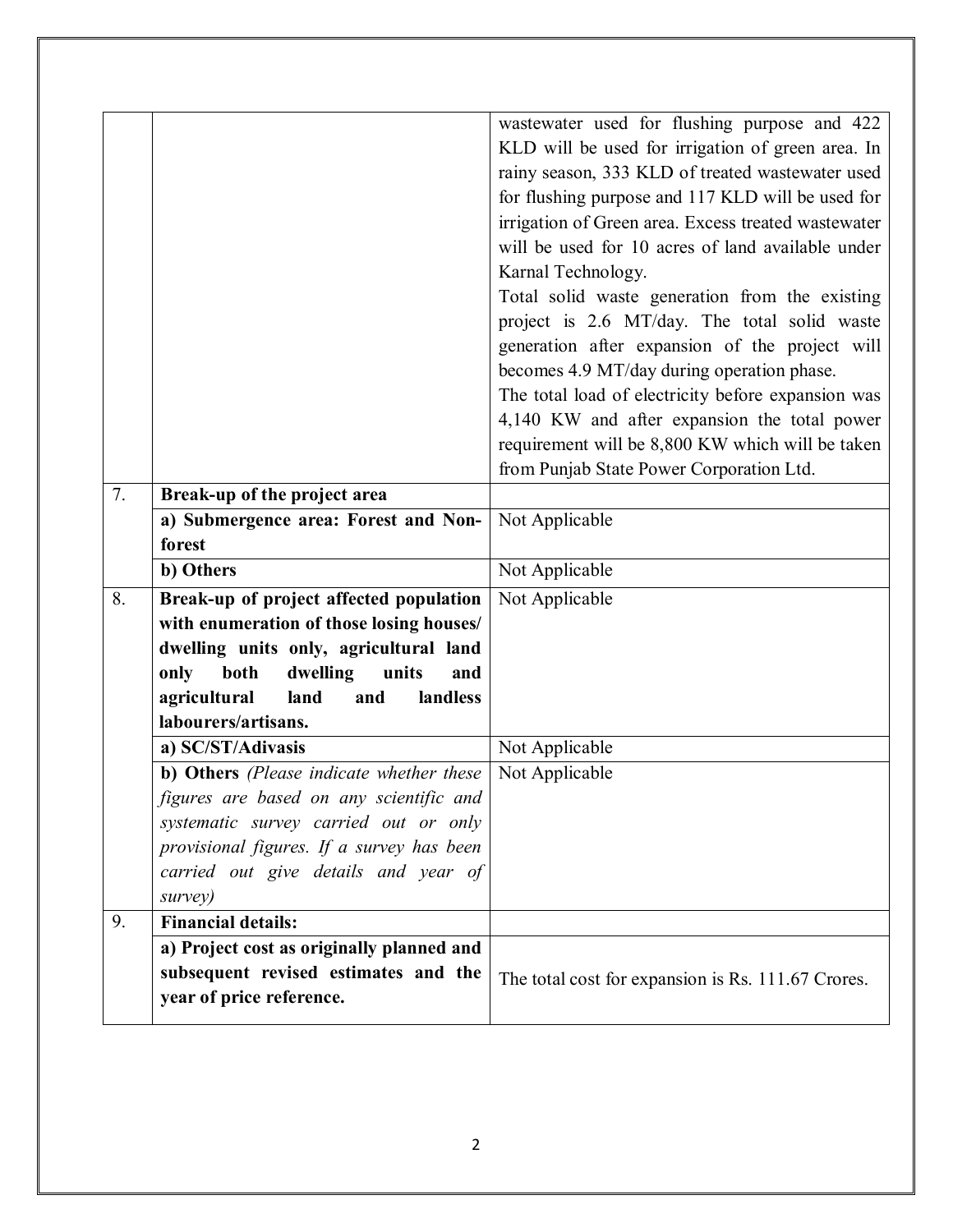| b) Allocations made for environmental |                        | Allocations made for Environmental management                                 |                                      |                                             |
|---------------------------------------|------------------------|-------------------------------------------------------------------------------|--------------------------------------|---------------------------------------------|
| management plans with item wise and   | plan are listed below: |                                                                               |                                      |                                             |
| year wise break up.                   |                        |                                                                               | <b>During Construction Phase</b>     |                                             |
|                                       | <b>S. No.</b>          | <b>Description</b>                                                            | <b>Capital Cost</b><br>(Rs in Lakhs) | Recurring<br>Cost<br>(Rs in Lakhs/<br>Year) |
|                                       | 1.                     | Water for Dust<br>suppression                                                 | 20                                   | $\overline{2}$                              |
|                                       | 2.                     | Water<br>Waste<br>Management                                                  | 35                                   | 3                                           |
|                                       | 3.                     | Air,<br>Noise,<br>Soil,<br>Water<br>Monitoring                                | 10                                   | 1.5                                         |
|                                       | 4.                     | PPE<br>for<br>$\&$<br>workers<br>Health<br>Care<br>safety<br>and<br>measures  | 30                                   | $\overline{2}$                              |
|                                       |                        | <b>Total</b>                                                                  | 95                                   | 8.5                                         |
|                                       |                        |                                                                               |                                      |                                             |
|                                       |                        |                                                                               |                                      |                                             |
|                                       |                        |                                                                               | <b>During Operation Phase</b>        |                                             |
|                                       | S.<br>No.              | <b>Title</b>                                                                  | Capital<br>Cost<br><b>Rs. Lakhs</b>  | Recurring<br>Cost<br>Rs. Lakhs/<br>Annum    |
|                                       | 1.                     | Air<br>Pollution<br>Control                                                   | 6                                    | 0.5                                         |
|                                       | 2.                     | Water Pollution<br>Control/ STP                                               | 200                                  | 3.5                                         |
|                                       | 3.                     | Noise Pollution<br>Control<br>(Including<br>landscaping &<br>green belt cost) | 5                                    | 1.0                                         |
|                                       | 4.                     | Solid<br>Waste<br>Management                                                  |                                      | 2.5                                         |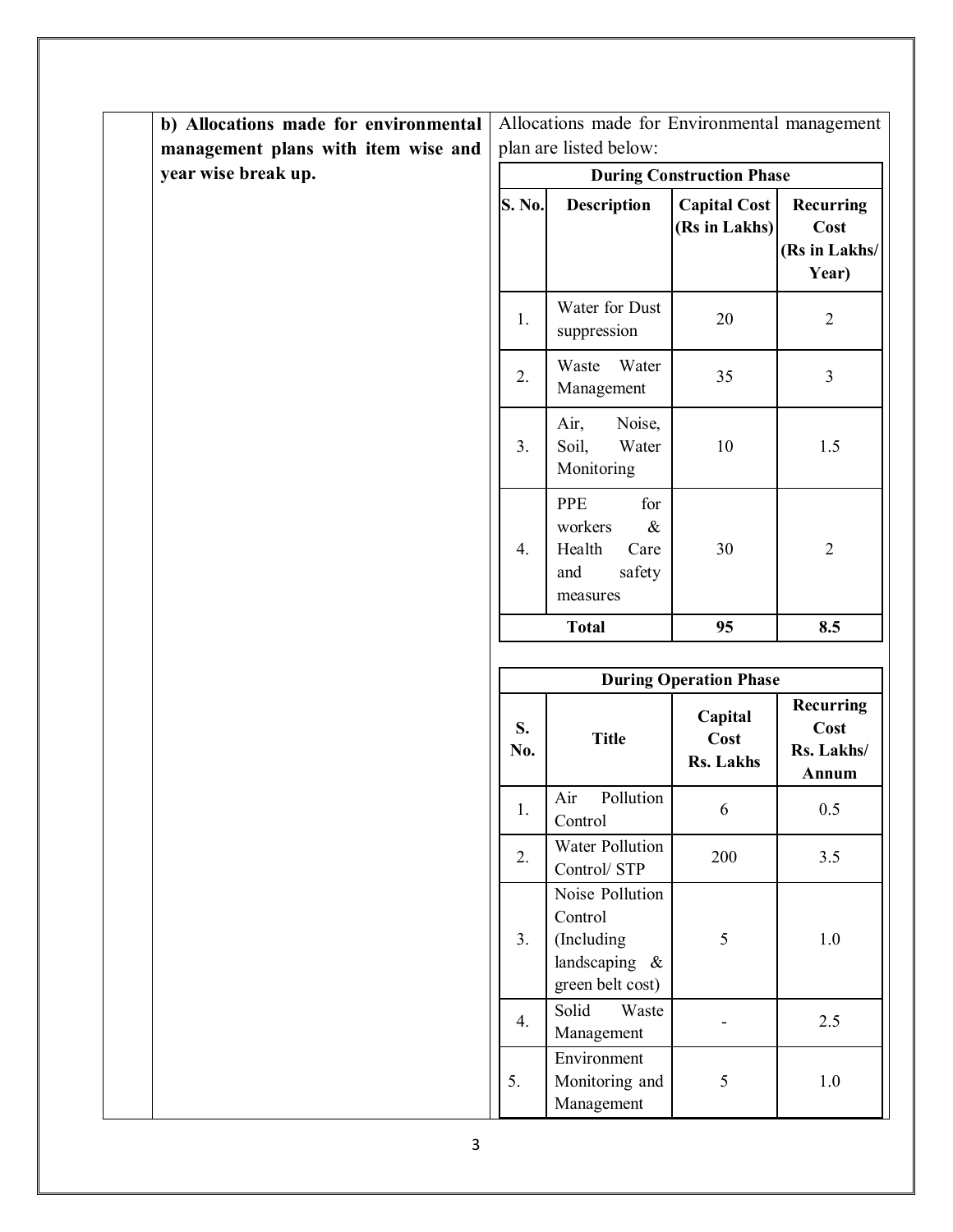|     |                                                                        | 6.                                                            | <b>RWH</b>                                                                                                    | 5                                        | 1.5 |
|-----|------------------------------------------------------------------------|---------------------------------------------------------------|---------------------------------------------------------------------------------------------------------------|------------------------------------------|-----|
|     |                                                                        | 7.                                                            | Miscellaneous<br>(Appointment<br>of Consultants,<br>Management of<br>Environment<br>Cell,<br>Consent<br>Fees) | 15<br>(including<br>the consent<br>Fees) | 1.0 |
|     |                                                                        |                                                               | <b>Total</b>                                                                                                  | 236                                      | 11  |
|     |                                                                        |                                                               |                                                                                                               |                                          |     |
|     | c) Benefit cost ratio/ internal rate of                                |                                                               | Will be calculated and submitted.                                                                             |                                          |     |
|     | return and the year of assessment                                      |                                                               |                                                                                                               |                                          |     |
|     | d) Whether (c) includes the cost of $\vert$ Yes                        |                                                               |                                                                                                               |                                          |     |
|     | environmental management as shown in                                   |                                                               |                                                                                                               |                                          |     |
|     | b) above.                                                              |                                                               |                                                                                                               |                                          |     |
|     | e) Actual expenditure incurred on the                                  |                                                               | The actual expenditure done on the project till 31 <sup>st</sup>                                              |                                          |     |
|     | project so far.                                                        | March'2020 is Rs. 676.85 Crores.                              |                                                                                                               |                                          |     |
|     | f) Actual expenditure incurred on the                                  | Actual expenditure done on the environmental                  |                                                                                                               |                                          |     |
|     | environmental management plans so                                      | management plans till 31 <sup>st</sup> March'2020 is Rs. 1.82 |                                                                                                               |                                          |     |
|     | far.                                                                   | crores.                                                       |                                                                                                               |                                          |     |
| 10. | <b>Forest land requirement:</b>                                        |                                                               |                                                                                                               |                                          |     |
|     | a) the status of approval for diversion                                |                                                               | Not Applicable                                                                                                |                                          |     |
|     | of forest land for non-forestry use                                    |                                                               |                                                                                                               |                                          |     |
|     | b) the status of clear felling, if any                                 | Not Applicable<br>Not Applicable                              |                                                                                                               |                                          |     |
|     | <sub>of</sub><br>the<br>status<br>compensatory<br>$\mathbf{c}$         |                                                               |                                                                                                               |                                          |     |
|     | afforestation, if any.<br><b>Comments</b><br>on the<br>viability<br>d) |                                                               |                                                                                                               |                                          |     |
|     | $\boldsymbol{\mathcal{X}}$<br>sustainability<br>of<br>compensatory     |                                                               |                                                                                                               |                                          |     |
|     | Afforestation programme in the light of                                | Not Applicable                                                |                                                                                                               |                                          |     |
|     | actual field experience so far.                                        |                                                               |                                                                                                               |                                          |     |
| 11. | The status of clear felling in non-forest                              |                                                               |                                                                                                               |                                          |     |
|     | areas (such as submergence area of                                     |                                                               |                                                                                                               |                                          |     |
|     | reservoir, approach road) if any, with                                 |                                                               | Not Applicable                                                                                                |                                          |     |
|     | quantitative information.                                              |                                                               |                                                                                                               |                                          |     |
| 12. | <b>Status of construction:</b>                                         |                                                               | The Construction status of the project is given                                                               |                                          |     |
|     |                                                                        | below:                                                        |                                                                                                               |                                          |     |
|     |                                                                        |                                                               | a. Four towers of boys hostel completed<br>b. One tower of girls hostel completed<br>c. Residences completed  |                                          |     |
|     |                                                                        |                                                               | d. Learning Centre completed<br>Photographs showing the status of construction are                            |                                          |     |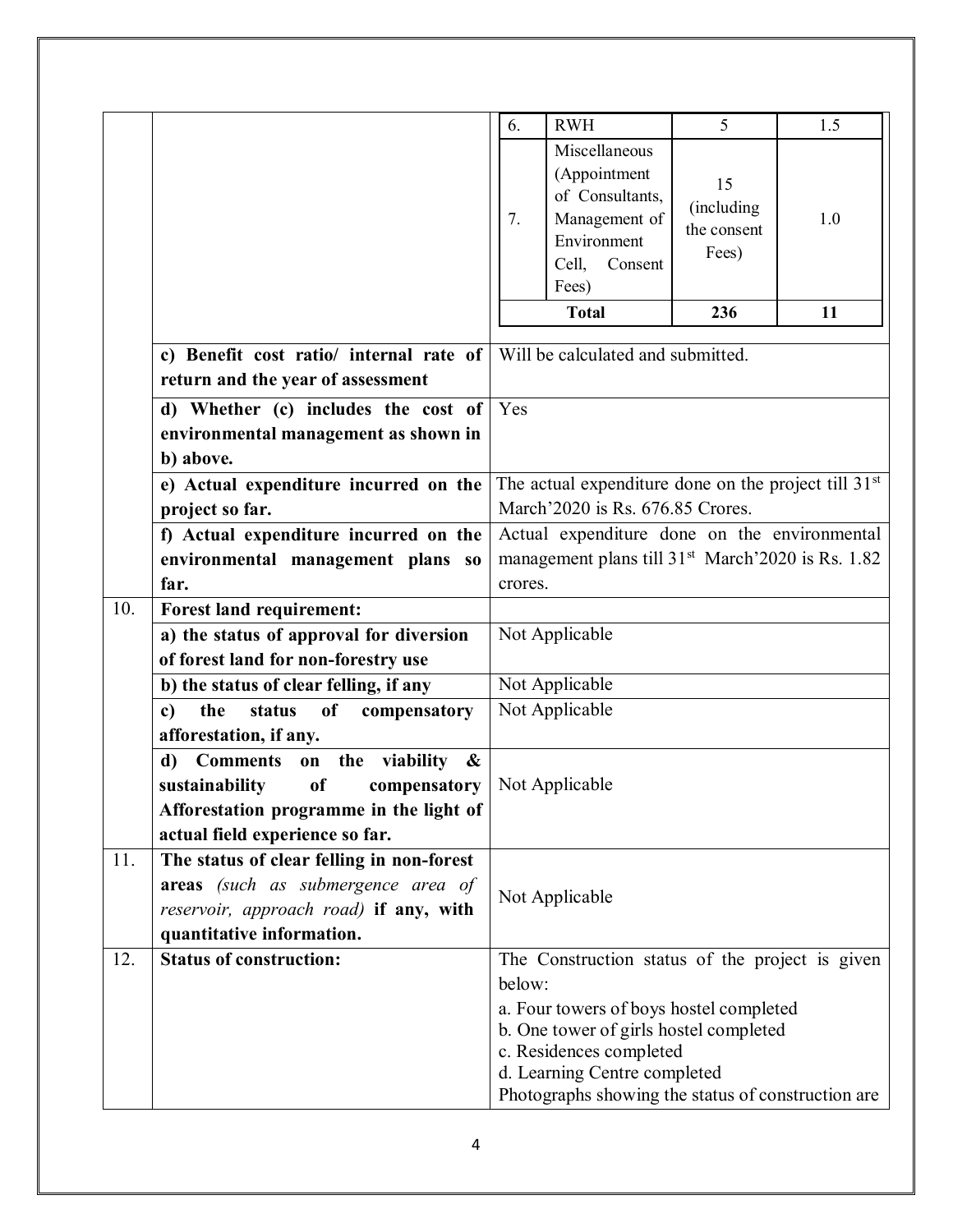|     |                                                                | attached along as <b>Annexure 3</b> . |
|-----|----------------------------------------------------------------|---------------------------------------|
|     | a) Date of commencement (actual and/ or   March' 1956          |                                       |
|     | planned)                                                       |                                       |
|     | b) Date of completion of construction                          | $1st Phase: 30-12-2017$               |
|     | (actual and/ or planned)                                       | 2 <sup>nd</sup> Phase: Yet to Start   |
| 13. | <b>Reasons for the delay, if the project is</b> Not Applicable |                                       |
|     | yet to start.                                                  |                                       |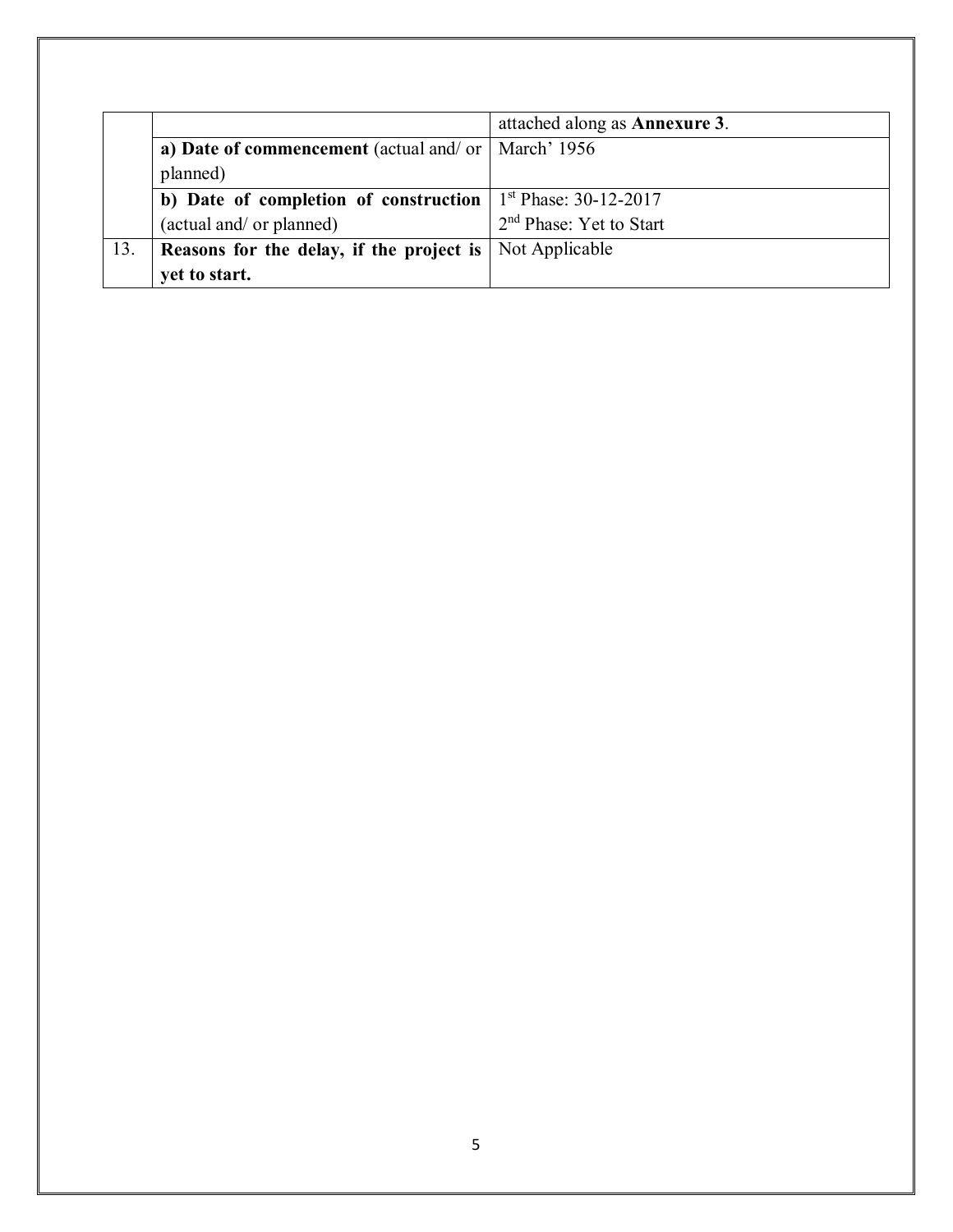### **Compliance report on conditions imposed in Environmental Clearance for Period ending 31.03.2020**

#### **Part A - Specific conditions**

#### **I. Pre - Construction Phase**

| S. No.                    | <b>EC Conditions</b>                               | <b>Reply</b>                                  |
|---------------------------|----------------------------------------------------|-----------------------------------------------|
| $\mathbf{i}$ .            | "Consent to Establish" shall be obtained from      | Extension in "Consent to Establish" has       |
|                           | Punjab Pollution Control Board under Air           | been obtained from PPCB; copy of the same     |
|                           | (Prevention & Control of Pollution) Act, 1981      | is attached along as Annexure 4.              |
|                           | and Water (Prevention & Control of Pollution)      |                                               |
|                           | Act, 1974 and a copy of the same shall be          |                                               |
|                           | submitted to the Ministry of Environment &         |                                               |
|                           | State<br>level<br>Environment<br>Forest/<br>Impact |                                               |
|                           | Assessment Authority before the start of any       |                                               |
|                           | construction work at the site.                     |                                               |
| ii.                       | All required sanitary and hygienic measures        | Agreed. All required sanitary and hygienic    |
|                           | should be in place before starting construction    | measures are in place and maintained          |
|                           | activities and to be maintained throughout the     | throughout the construction phase.            |
|                           | construction phase.                                |                                               |
| $\overline{\text{iii}}$ . | A first aid room will be provided in the project   | Agreed. A dispensary is already present       |
|                           | both during construction and operation phase of    | within the project premises.                  |
|                           | the project.                                       |                                               |
| iv.                       | The approval of competent authority shall be       | Agreed. Structural safety certificate has     |
|                           | obtained for structural safety of the buildings    | been obtained from competent authority;       |
|                           | due to earthquake, adequacy of fire fighting       | copy of the same is attached along as         |
|                           | equipments etc. as per National Building Code      | Annexure 5.                                   |
|                           | including protection measures from lightening.     |                                               |
| V.                        | Provision shall be made for the housing of         | All the mandatory facilities which include    |
|                           | construction labor within the site with all        | proper housing, medical and sanitation        |
|                           | necessary infrastructure and facilities such as    | facilities have been provided at construction |
|                           | fuel for cooking, mobile STP, disposal of waste    | site. Ambulance has also been provided at     |
|                           | water & Solid waste in an environmentally          | site of construction.                         |
|                           | sound manner, safe drinking water, medical         |                                               |
|                           | health care, crèche etc. The housing may be in     |                                               |
|                           | the form of temporary structures to be removed     |                                               |
|                           | after the completion of the project.               |                                               |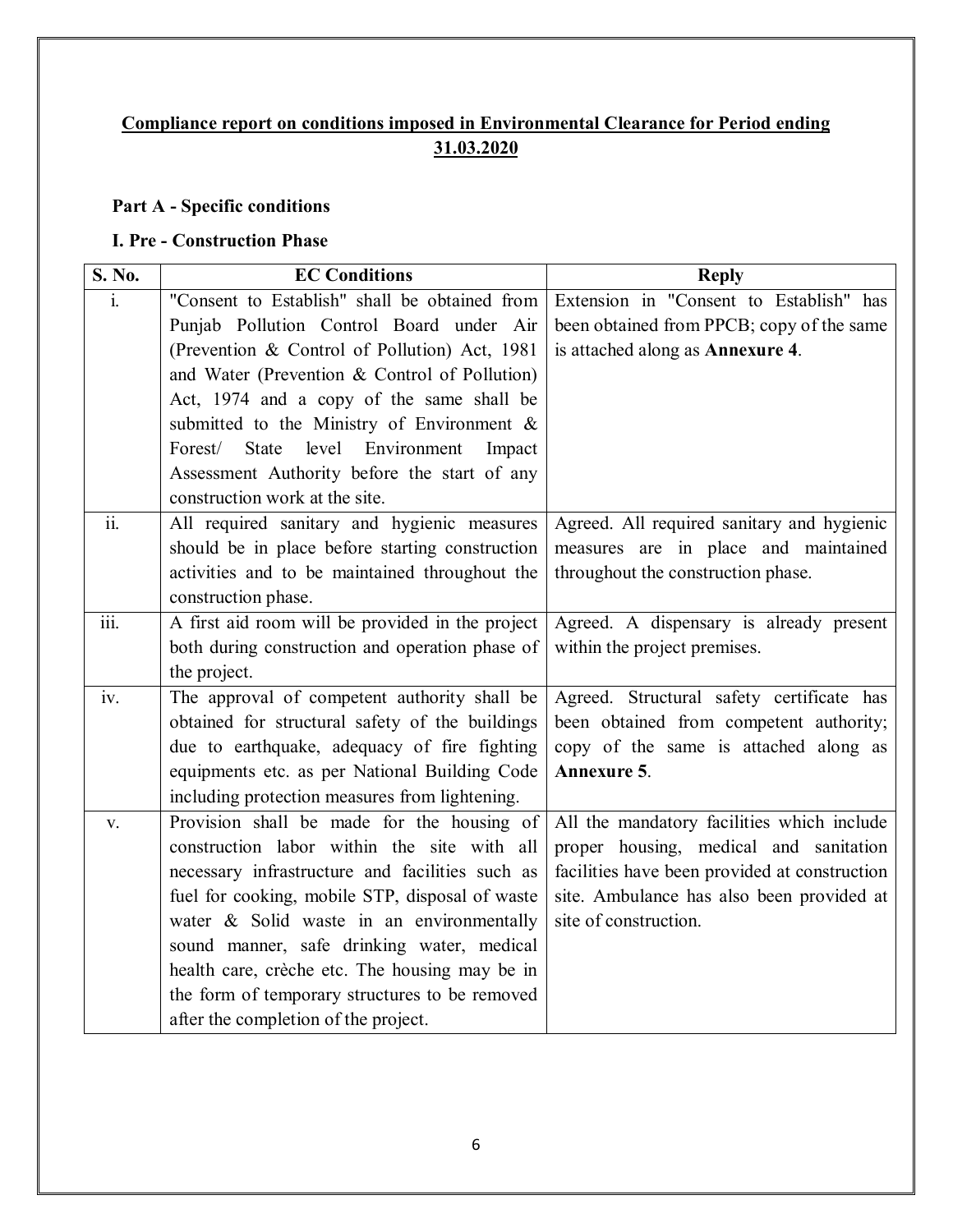| vi. | Any appeal against this environmental clearance   Agreed. |  |
|-----|-----------------------------------------------------------|--|
|     | shall lie with the National Green Tribunal, if            |  |
|     | preferred, within a period of 30 days as                  |  |
|     | prescribed under Section 16 of the National               |  |
|     | Green Tribunal Act, 2010.                                 |  |

#### **II. Construction Phase**

| S. No.            | <b>EC Conditions</b>                                 | <b>Reply</b>                                           |
|-------------------|------------------------------------------------------|--------------------------------------------------------|
| $\mathbf{i}$ .    | All the topsoil excavated during construction        | soil excavated<br>Yes,<br>the<br>during<br>top         |
|                   | activities should be stored for use in horticulture/ | construction activities is being stored and            |
|                   | landscape development within the project site in     | used for the development of green belt                 |
|                   | the project.                                         | within the project premises.                           |
| $\overline{ii}$ . | Disposal of muck during construction phase           | Muck<br>generated<br>from<br>Agreed.<br>is             |
|                   | should not create any adverse effect on the          | activities;<br>however,<br>dust<br>construction        |
|                   | neighboring communities and be disposed off          | mitigation measures are proposed like water            |
|                   | after taking the necessary precautions for general   | sprinkling is followed, tarpaulin sheets are           |
|                   | safety and health aspects of people, only in         | being used so that there is minimum impact             |
|                   | approved sites with the approval of competent        | on the environment.                                    |
|                   | authority.                                           |                                                        |
| iii.              | Construction<br>spoils,<br>including<br>bituminous   | Agreed. Construction spoils are kept to                |
|                   | material and other hazardous materials, must not     | minimum so that there is no contamination              |
|                   | be allowed to contaminate water courses and the      | ground water<br>of the<br>N <sub>o</sub><br>resources. |
|                   | dump sites for such material must be secured so      | Hazardous<br>waste<br>generated<br>is<br>at            |
|                   | that they should not leach into the ground water.    | site.<br>construction<br>Spent<br>oil<br>during        |
|                   |                                                      | construction is being taken care by the                |
|                   |                                                      | contractor.                                            |
| iv.               | Construction/ provision of the STP, tubewell,        | Agreed. All the construction is being done             |
|                   | DG sets, Utilities etc, earmarked by the project     | as per the earmarked area on the layout                |
|                   | proponent of the layout plan, should be made in      | plan.                                                  |
|                   | the earmarked area only. In any case the             |                                                        |
|                   | position/ location of these utilities should not be  |                                                        |
|                   | changed later-on.                                    |                                                        |
| V.                | Vehicles<br>hired<br>for<br>bringing<br>construction | Vehicles are regularly monitored for the               |
|                   | materials to the site and other machinery to be      | pollution levels. PUC certificate of the               |
|                   | used during construction should be in good           | vehicles used at the construction site is              |
|                   | condition and should conform to applicable air       | attached along as Annexure 6.                          |
|                   | and noise emission standards.                        |                                                        |
| vi.               | Ambient noise levels should conform to               | Agreed. Ambient air and noise levels are               |
|                   | prescribed standards both during day and night.      | being monitored. Latest Test reports are               |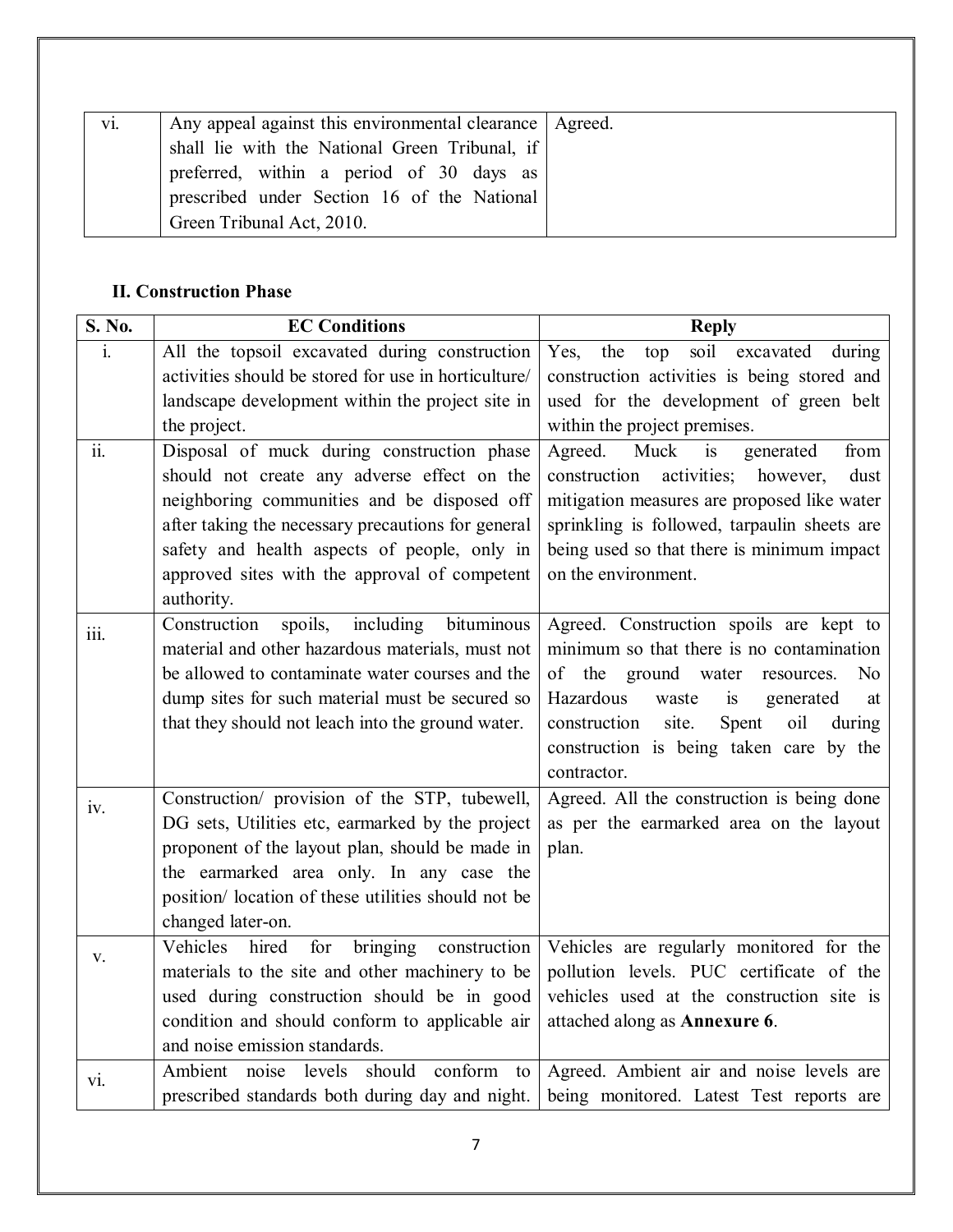|       | Incremental pollution loads on the ambient air<br>and noise quality should be closely monitored<br>during construction phase.                                                                                                                                                     | attached along as Annexure 7.                                                                                                                    |
|-------|-----------------------------------------------------------------------------------------------------------------------------------------------------------------------------------------------------------------------------------------------------------------------------------|--------------------------------------------------------------------------------------------------------------------------------------------------|
| vii.  | Fly ash should be used as construction material<br>in the construction as per the provisions of Fly<br>ash Notifications of September, 1999 and as<br>amended on August, 2003 (This Condition is<br>applicable only if the project is within 100 Km<br>of Thermal Power Station). | Agreed. PPC Cement is being used, which<br>is constituted of Fly Ash.                                                                            |
| viii. | Ready mix concrete should be used in building<br>construction as far as possible.                                                                                                                                                                                                 | It is being complied. The ready mix<br>concrete is being used to the maximum<br>possible extent.                                                 |
| ix.   | Water demand during construction should be<br>reduced by use of pre mixed concrete, curing<br>agents and other best practices.                                                                                                                                                    | Agreed. Curing agents as well as other best<br>practices are being used during construction<br>work for reducing water demand.                   |
| X.    | The project proponent shall adopt dual plumbing<br>system for reuse of treated wastewater for<br>flushing system & HVAC etc.                                                                                                                                                      | It is being complied.                                                                                                                            |
| xi.   | Fixtures for showers, toilet flushing and drinking<br>should be of low flow either by use of aerators or<br>pressure reducing devices or sensor based<br>control.                                                                                                                 | Agreed,<br>low<br>flow<br>fixtures<br>being<br>are<br>provided for the reduction of water usage.                                                 |
| xii.  | Adequate steps shall be taken to conserve energy<br>by limiting the use of glass, provisions of proper<br>thermal insulation and taking measures as<br>prescribed under the Energy Conservation<br>Building Code.                                                                 | Agreed. Proper measures are being followed<br>to conserve energy.                                                                                |
| X111. | The approval of the competent authority shall be $\vert$ Agreed,<br>obtained for structural safety of the buildings<br>due to earthquake, adequacy of fire fighting<br>equipments, etc. as per National Building Code<br>including protection measures from lightening.           | copy of the<br>safety<br>structural<br>certificate is attached along as <b>Annexure 5</b> .                                                      |
| XIV.  | The diesel generator sets to be used during<br>construction phase should be low sulphur diesel<br>types and should conform to the provision of<br>Environment (Protection) Act, 1986 prescribed<br>for air and noise emission standards.                                          | Agreed. DG sets with inbuilt enclosure and<br>proper stack height to control air and noise<br>pollution as per EPA rules have been<br>installed. |
| XV.   | proponent will provide<br>dual<br>project<br>The<br>plumbing system for reuse of treated wastewater                                                                                                                                                                               | Agreed. Dual plumbing system for reuse of<br>treated wastewater for flushing has been                                                            |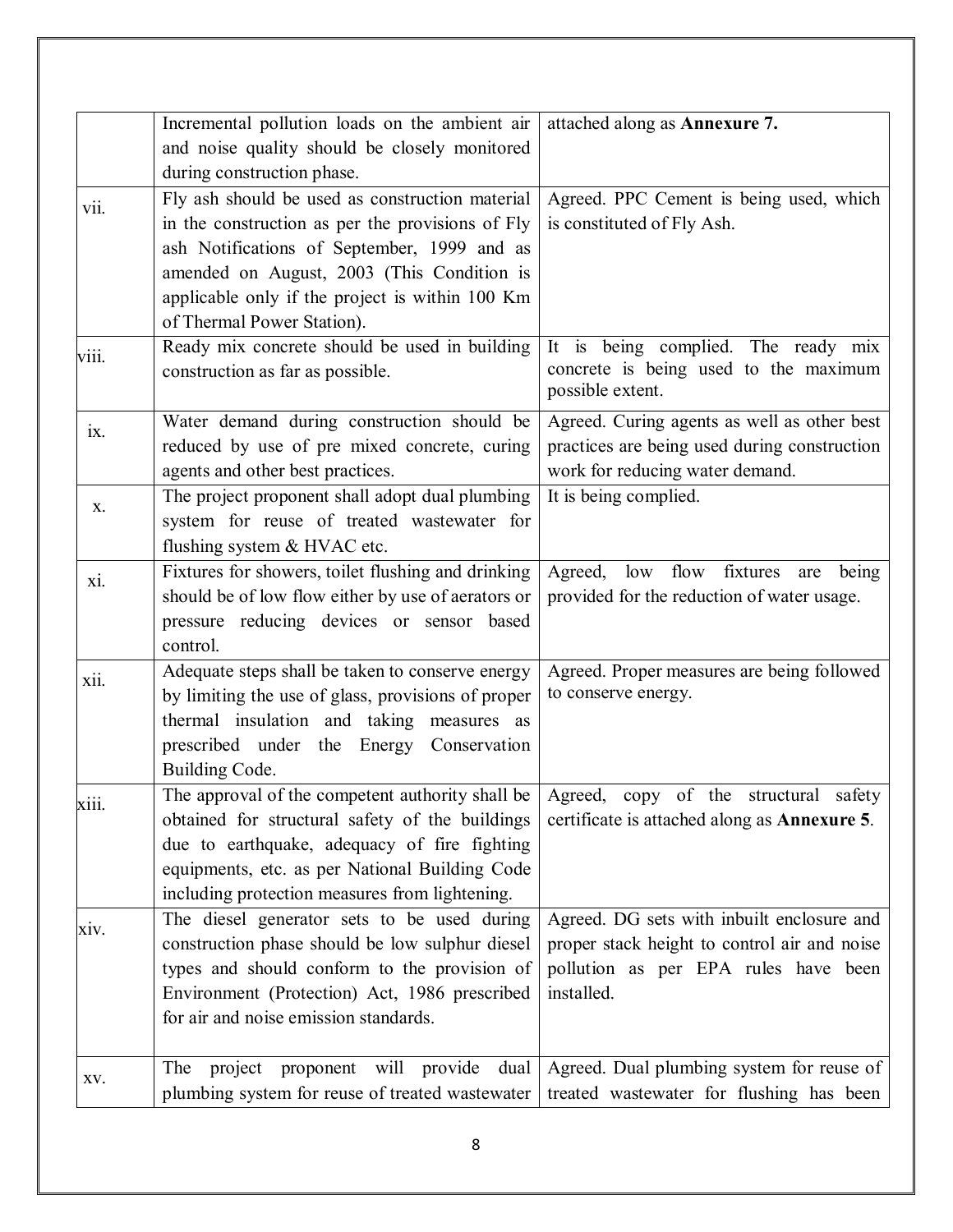|        | for flushing/ HVAC purposes etc. and colour of     |              | provided in the newly constructed buildings. |
|--------|----------------------------------------------------|--------------|----------------------------------------------|
|        | different pipe lines carrying water/ wastewater/   |              |                                              |
|        | treated wastewater as follows:                     |              |                                              |
|        | a. Fresh water:                                    | Blue         |                                              |
|        | b. Untreated wastewater:                           | <b>Black</b> |                                              |
|        | c. Treated Wastewater (for reuse):                 | Green        |                                              |
|        | d. Treated wastewater                              |              |                                              |
|        | (for discharge):                                   | Yellow       |                                              |
|        | e. Storm water:                                    | Orange       |                                              |
| xvi.   | The installation of sewage treatment plant (STP)   |              | Agreed, the STP of capacity 2.3 MLD has      |
|        | and adequacy of disposal system should be          |              | already been installed in the project        |
|        | certified by Punjab Pollution Control Board and    |              | premises.                                    |
|        | a report in this regard should be submitted to the |              |                                              |
|        | Ministry of Environment & Forest/ State Level      |              |                                              |
|        | Environment Impact Assessment Authority            |              |                                              |
|        | before the project is commissioned for operation.  |              |                                              |
| xvii.  | The project proponent shall provide chute          |              | Agreed. The Institute is complying with the  |
|        | system in new blocks to be added for collection    |              | Solid Waste Management Rules, 2016. The      |
|        | of solid waste. The solid waste generated should   |              | solid waste is being duly segregated into    |
|        | be properly collected and proper onsite storage    |              | non-biodegradable<br>biodegradable<br>and    |
|        | facility (covered) should be provided at site.     |              | components. Biodegradable waste is being     |
|        |                                                    |              | composted by use of Mechanical composter     |
|        |                                                    |              | having 7 Ton/day capacity. Inert waste is    |
|        |                                                    |              | being dumped to authorized dumping site.     |
|        |                                                    |              | The recyclable waste is being sold to        |
|        |                                                    |              | resellers.                                   |
| xviii. | The Project Proponent shall provide solar power    |              | Agreed. It will be complied.                 |
|        | plant of capacity 3.0 Mega Watt for its            |              |                                              |
|        | expansion project.                                 |              |                                              |

# **III. Operation Phase and Entire Life**

| S. No.     | <b>Conditions</b>                                                                        | <b>Reply</b> |
|------------|------------------------------------------------------------------------------------------|--------------|
| <i>i</i> . | "Consent to Operate" shall be obtained from   Consent to Operate has been obtained from  |              |
|            | Punjab Pollution Control Board under Air PPCB which is valid upto 30.06.2020.            |              |
|            | (Prevention & Control of Pollution) Act, 1981 Further, application for getting varied    |              |
|            | and Water (Prevention & Control of Pollution)   Consent to Operate has been submitted    |              |
|            | Act, 1974 and a copy of the same shall be online and is in-process and the copy of the   |              |
|            | submitted to the Ministry of Environment $\&$   online acknowledgement is attached along |              |
|            | Forest/ State Level Environment Impact                                                   |              |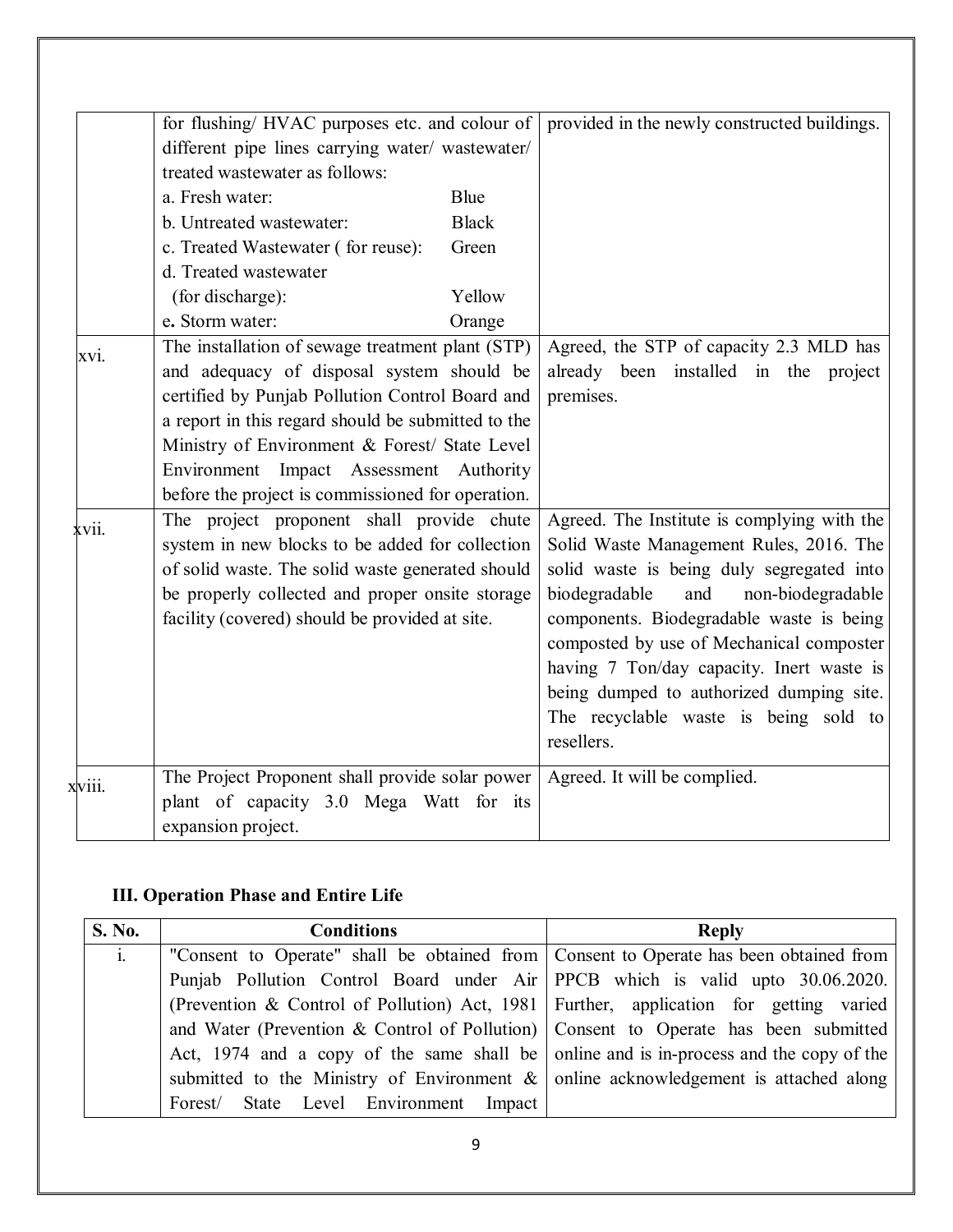|                           | Assessment Authority at the time of start of $\vert$ as <b>Annexure 8</b> .                                                                                                                                                                                                                                                                                                                                                                                                                                                                                                                                                                                                                                                                                                                                                                                                                                                                                                  |                                                                                                                                                                                                    |
|---------------------------|------------------------------------------------------------------------------------------------------------------------------------------------------------------------------------------------------------------------------------------------------------------------------------------------------------------------------------------------------------------------------------------------------------------------------------------------------------------------------------------------------------------------------------------------------------------------------------------------------------------------------------------------------------------------------------------------------------------------------------------------------------------------------------------------------------------------------------------------------------------------------------------------------------------------------------------------------------------------------|----------------------------------------------------------------------------------------------------------------------------------------------------------------------------------------------------|
|                           | operation.                                                                                                                                                                                                                                                                                                                                                                                                                                                                                                                                                                                                                                                                                                                                                                                                                                                                                                                                                                   |                                                                                                                                                                                                    |
| $\overline{ii}$ .         | The total water requirement for the project will<br>be 1.70 ML/day, which shall be met through<br>own tubewell.                                                                                                                                                                                                                                                                                                                                                                                                                                                                                                                                                                                                                                                                                                                                                                                                                                                              | Agreed. The permission from DC, Patiala<br>has already been obtained. Copy of the<br>same is enclosed as Annexure-9.                                                                               |
| $\overline{\text{iii}}$ . | The total wastewater generation from the project<br>will be 1270 KL/day, which will be treated in a<br>STP of capacity 1500 KL/day to be installed<br>within the project premises. As proposed, 333<br>KL/day of treated wastewater shall be used for<br>flushing purpose, 937 KL/day for irrigation of<br>green area and remaining excess treated water<br>shall be discharged into sewer in summer season.<br>In winter season, 333 KL/day of treated<br>wastewater will be used for flushing purpose,<br>422 KL/day for irrigation of green area and<br>remaining<br>excess treated water<br>will<br>be<br>discharged into sewer. In rainy season, 333<br>KL/day of treated wastewater will be used for<br>flushing purpose, 117 KL/day for irrigation of<br>green area and remaining excess treated water<br>will be discharged into sewer. The Project<br>Proponent shall develop 10 acres land under<br>Karnal technology to utilize all excess treated<br>wastewater. | Agreed. The wastewater generated is being<br>used for the flushing purpose, irrigation of<br>green area and the remaining is being<br>discharged<br>land<br>onto<br>under<br>Karnal<br>Technology. |
| iv.                       | The<br>shall<br>provide<br>project<br>proponent<br>electromagnetic flow meter at the outlet of the<br>water supply, outlet of the STP and any pipeline<br>to be used for re-using the treated wastewater<br>back into the system for flushing and for<br>horticulture purpose/ green etc. and shall<br>maintain a record of readings of each such meter<br>on daily basis.                                                                                                                                                                                                                                                                                                                                                                                                                                                                                                                                                                                                   | Agreed. The electromagnetic flow meter has<br>already been provided. Also, the record of<br>readings of meter is being maintained on<br>daily basis.                                               |
| V.                        | The position/ location of the STP, tubewell, DG<br>Sets, Utilities etc, installed by the project<br>proponent as per the provisions made in the<br>layout plan, should not be changed later-on<br>under any circumstances.                                                                                                                                                                                                                                                                                                                                                                                                                                                                                                                                                                                                                                                                                                                                                   | Agreed. The STP and tubewell has been<br>installed as per location mentioned in layout<br>plan.                                                                                                    |
| vi.                       | Rainwater harvesting for rooftop run-off only<br>should be implemented. Before recharging the                                                                                                                                                                                                                                                                                                                                                                                                                                                                                                                                                                                                                                                                                                                                                                                                                                                                                | Agreed, the rain water recharging pits have<br>already been provided so as to compensate                                                                                                           |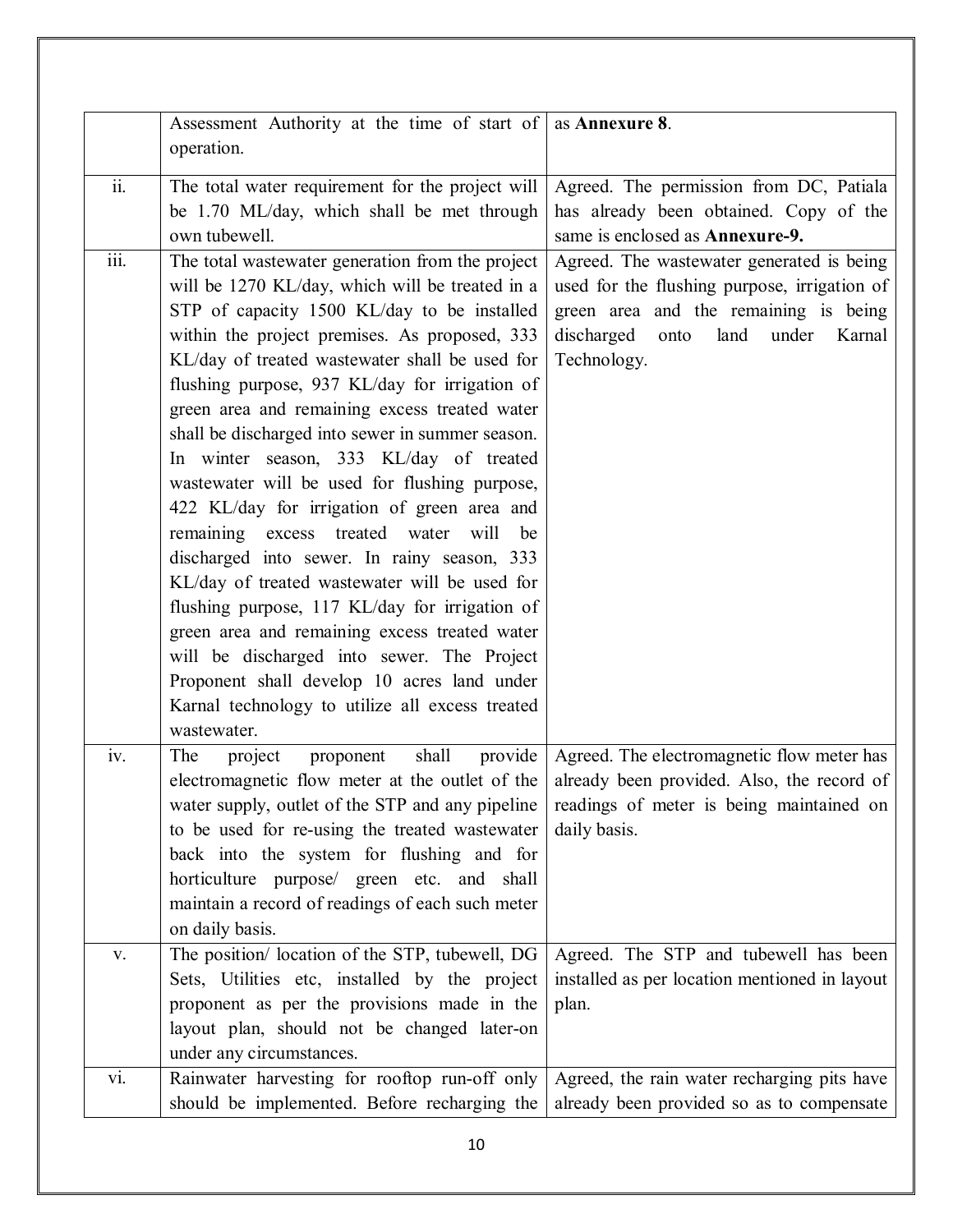|       | rooftop run-off, pretreatment must be done to                                                                                                                                                                                                                                                                                                                           | the abstraction of ground water.                                                                                                                                                                                                                                                                                                                                                                                 |
|-------|-------------------------------------------------------------------------------------------------------------------------------------------------------------------------------------------------------------------------------------------------------------------------------------------------------------------------------------------------------------------------|------------------------------------------------------------------------------------------------------------------------------------------------------------------------------------------------------------------------------------------------------------------------------------------------------------------------------------------------------------------------------------------------------------------|
|       | remove suspended matter, oil and grease.                                                                                                                                                                                                                                                                                                                                |                                                                                                                                                                                                                                                                                                                                                                                                                  |
| vii.  | The solid waste generated should be properly<br>collected and segregated. The recyclable solid<br>waste shall be sold out to the authorized vendors<br>and inert shall be sent to disposal facility. The<br>Bio-degradable solid waste shall be composted<br>through mechanical composter. Prior approval of<br>competent authority should be obtained, if<br>required. | The Institute is complying with the Solid<br>Waste Management Rules, 2016. The solid<br>waste is being duly segregated into<br>and<br>biodegradable<br>non-biodegradable<br>components. Biodegradable waste is being<br>composted by use of Mechanical composter<br>having 7 Ton/day capacity. Inert waste is<br>being dumped to authorized dumping site.<br>The recyclable waste is being sold to<br>resellers. |
| viii. | Adequate & appropriate pollution control<br>measures should be provided to control fugitive<br>emissions to be emitted within the complex.                                                                                                                                                                                                                              | Agreed. The appropriate pollution control<br>measures are taken. DG sets with inbuilt<br>enclosure and proper stack height to control<br>air and noise pollution as per EPA rules<br>have been installed.                                                                                                                                                                                                        |
| ix.   | Hazardous waste/ E-waste should be disposed<br>off as per Rules applicable and with the<br>necessary approval of the Punjab Pollution<br>Control Board.                                                                                                                                                                                                                 | Agreed. Hazardous waste in the form of<br>used oil is being generated from DG sets<br>which is being sold to approved vendors. E-<br>waste is being collected, manged and<br>disposed off as per E-waste (Management)<br>Rules, 2016.                                                                                                                                                                            |
| X.    | Incremental pollution loads on the ambient air<br>quality, noise and water quality should be<br>periodically monitored.                                                                                                                                                                                                                                                 | Ambient air quality, noise and water quality<br>is monitored on half-yearly basis. Recent<br>test reports are attached at Annexure 7.                                                                                                                                                                                                                                                                            |
| xi.   | Traffic congestion near the entry and exit points<br>from the roads adjoining the proposed project<br>site must be avoided. Parking should be fully<br>internalized and no public space should be<br>utilized.                                                                                                                                                          | Agreed. Wide roads for the entry and exit<br>are provided. So, no traffic congestion is<br>expected.                                                                                                                                                                                                                                                                                                             |
| xii.  | The project proponent shall obtain completion<br>and occupancy certificate from the Competent<br>Authority and submit a copy of the same to the<br>SEIAA, Punjab.                                                                                                                                                                                                       | Completion<br>Agreed.<br>cum<br>occupancy<br>certificates are attached along as Annexure-<br>10.                                                                                                                                                                                                                                                                                                                 |
| xiii. | Adequate treatment facility for drinking water<br>shall be provided, if required.                                                                                                                                                                                                                                                                                       | Adequate treatment facility is provided for<br>drinking water.                                                                                                                                                                                                                                                                                                                                                   |
| xiv.  | The green belt along the periphery of the plot<br>shall achieve attenuation factor conforming to<br>the day and night noise standards prescribed for                                                                                                                                                                                                                    | Agreed. Proper green belt is provided.<br>Photographs showing the same are attached<br>along as Annexure 3.                                                                                                                                                                                                                                                                                                      |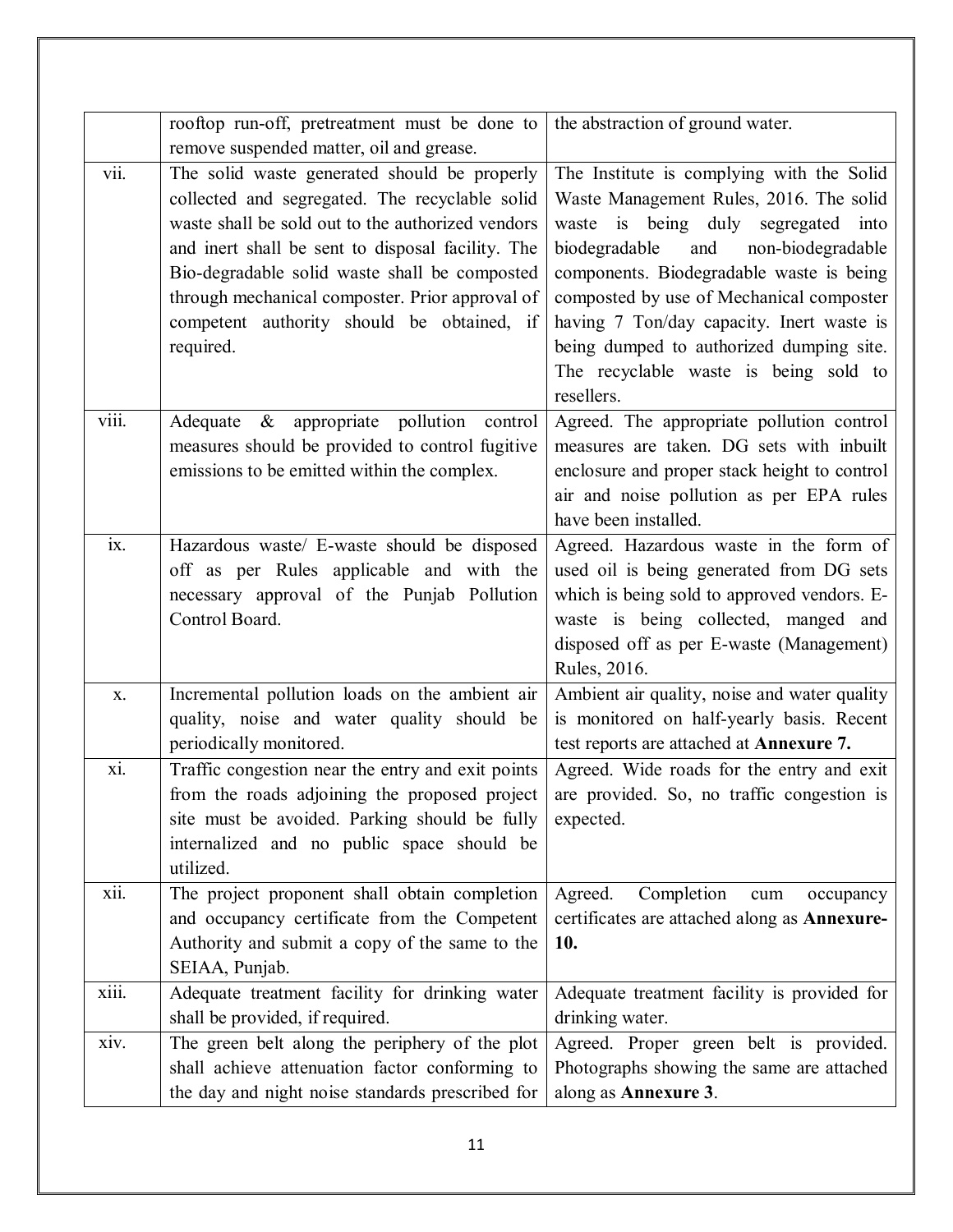|        | residential land use. The open spaces inside the<br>plot should be suitably landscaped and covered<br>with vegetation of indigenous species/ variety.                                                                                                                                                                                                                                                                        |                                                                                                                                       |
|--------|------------------------------------------------------------------------------------------------------------------------------------------------------------------------------------------------------------------------------------------------------------------------------------------------------------------------------------------------------------------------------------------------------------------------------|---------------------------------------------------------------------------------------------------------------------------------------|
| XV.    | The project proponent should take adequate and<br>appropriate measures to contain the ambient air<br>quality within the prescribed standards. The<br>proposal regarding mitigation measures to be<br>taken at site should be submitted to the Ministry<br>of Environment & Forest/ State<br>Level<br>Environment Impact Assessment Authority<br>within three months.                                                         | Agreed. Adequate measures are taken like<br>sprinkling of water is being done on regular<br>basis during the construction activities. |
| xvi.   | Application of solar energy<br>should<br>be<br>incorporated for illumination of common areas,<br>lighting for gardens and street lighting in<br>addition to provision for solar water heating.                                                                                                                                                                                                                               | Solar panel will be installed as the process<br>has been initiated for obtaining quotations<br>from vendors.                          |
| xvii.  | A report on the energy conservation measures<br>conforming to energy conservation norms<br>finalized by Bureau of Energy Efficiency should<br>prepared incorporating details<br>be<br>about<br>machinery of air conditioning, lifts, lighting,<br>building materials, R & U Factors etc. and<br>submitted to the respective Regional office of<br>MoEF, the Zonal Office of CPCB and the<br>SPCB/SEIAA in three months time. | Agreed.                                                                                                                               |
| xviii. | Environmental Management Cell shall<br>be<br>formed during operation phase which will<br>supervise and monitor the environment related<br>aspects of the project.                                                                                                                                                                                                                                                            | Agreed, the Environment Management Cell<br>has been constituted.                                                                      |
| xix.   | Ambient noise levels should conform to<br>prescribed standards both during day and night.<br>Incremental pollution loads on the ambient air<br>and noise quality should be closely monitored<br>during construction phase.                                                                                                                                                                                                   | Agreed. Recent monitoring has been done at<br>site and test reports for the same are<br>enclosed as Annexure 7.                       |
| XX.    | Separation of drinking water supply and treated<br>sewage supply should be done by the use of<br>different colors.                                                                                                                                                                                                                                                                                                           | Agreed. Color coding is being used for<br>Separation of drinking water supply and<br>treated sewage supply.                           |
| xxi.   | Fixtures for showers, toilet flushing and drinking<br>should be of low flow either by use of aerators or<br>pressure reducing devices or sensor based<br>control.                                                                                                                                                                                                                                                            | Agreed. Low flow fixtures are being<br>provided for the reduction of water usage.                                                     |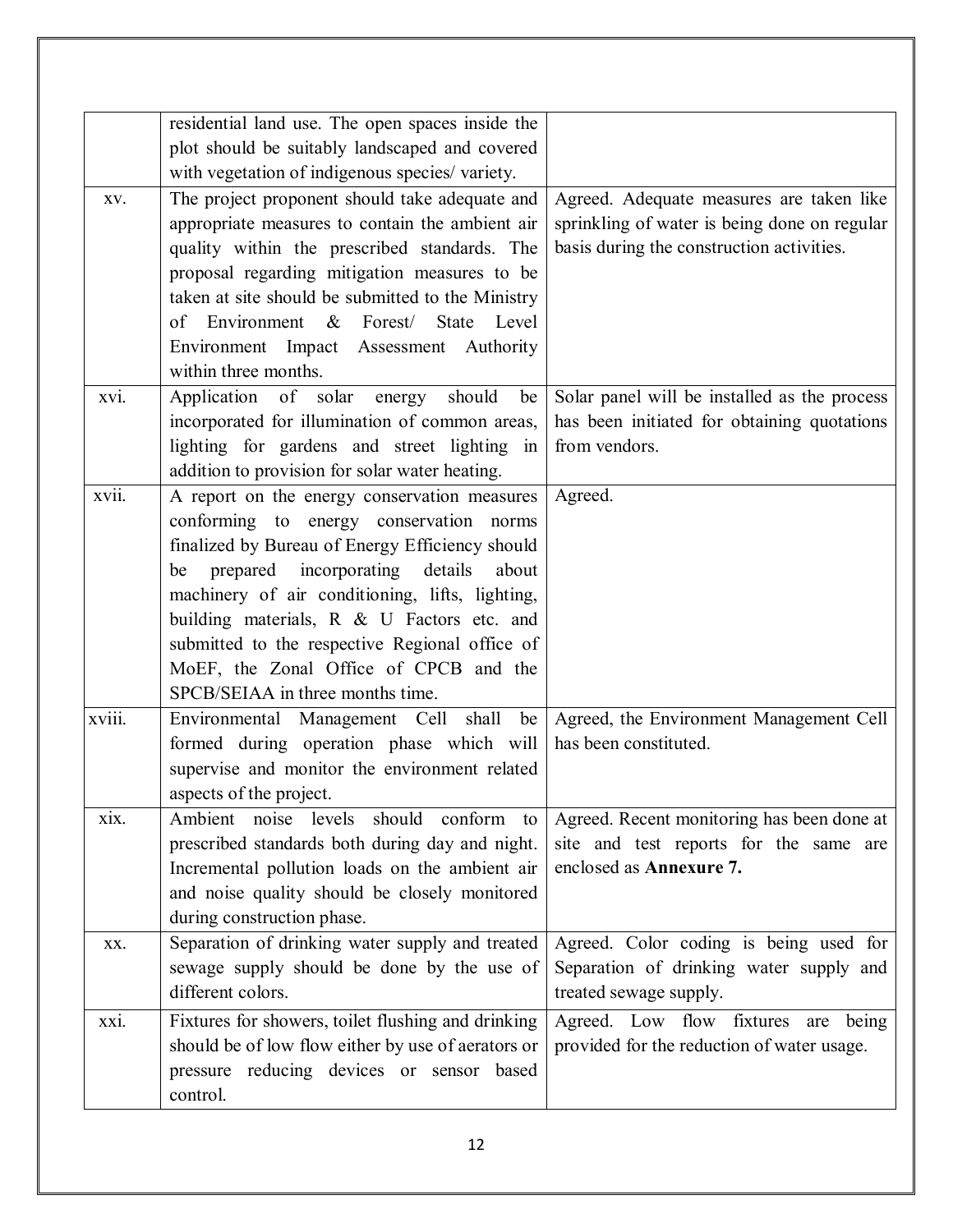#### **Part B. General Conditions**

#### **I. Pre - Construction Phase**

| S. No.            | <b>Conditions</b>                                                                                                                                                                                                                                                                                                                                                                                                                                                                                                                                                                                          | <b>Reply</b>                                                                                                                                                                                                                                                                                                                                                                                                                                                                                                                                                                    |
|-------------------|------------------------------------------------------------------------------------------------------------------------------------------------------------------------------------------------------------------------------------------------------------------------------------------------------------------------------------------------------------------------------------------------------------------------------------------------------------------------------------------------------------------------------------------------------------------------------------------------------------|---------------------------------------------------------------------------------------------------------------------------------------------------------------------------------------------------------------------------------------------------------------------------------------------------------------------------------------------------------------------------------------------------------------------------------------------------------------------------------------------------------------------------------------------------------------------------------|
| $\mathbf{i}$ .    | This Environmental clearance will be valid for<br>a period of five years from the date of its issue<br>or till the completion of the project, whichever<br>is earlier.                                                                                                                                                                                                                                                                                                                                                                                                                                     | Agreed. Environment Clearance has been<br>granted vide letter No. SEIAA /914 dated<br>25.01.2016 valid for 7 years till 24.01.2023 as<br>per the revised notification of EIA.                                                                                                                                                                                                                                                                                                                                                                                                   |
| $\overline{ii}$ . | The environmental safeguards contained in the<br>application of the promoter/ mentioned during<br>presentation<br>before<br><b>State</b><br>the<br>Level<br>Environment Impact Assessment Authority/<br>State Expert Appraisal Committee should be<br>implemented in letter and spirit.                                                                                                                                                                                                                                                                                                                    | Agreed. The environmental safeguards have<br>been implemented in true letter and Spirit.                                                                                                                                                                                                                                                                                                                                                                                                                                                                                        |
| iii.              | All other statutory clearances such as the<br>approvals for storage of diesel from Chief<br>Controller of Explosives, Fire Department,<br>Aviation<br>Department,<br>Civil<br>Forest<br>(Conservation) Act, 1980<br>Wildlife<br>and<br>(Protection) Act, 1972 etc. shall be obtained, by<br>project proponents from the competent<br>authorities including Punjab Pollution Control<br>Board and from other statutory bodies as<br>applicable. The project proponent shall not start<br>any construction activity at site without<br>obtaining permission from NBWL.                                       | Agreed. All required approvals have been<br>obtained. Extension in Consent to Establish<br>has been obtained from PPCB; copy of the<br>same is attached along as Annexure 4.<br>Consent to Operate has been obtained from<br>PPCB which is valid upto 30.06.2020.<br>application for getting varied<br>Further,<br>Consent to Operate has been submitted online<br>and is in-process and the copy of the online<br>acknowledgement is attached along as<br>Annexure 8. Structural Safety certificate has<br>been obtained; copy of the same is attached<br>along as Annexure 5. |
| iv.               | The project proponent should advertise in at<br>least two local newspapers widely circulated in<br>the region, one of which shall be in the<br>vernacular language informing that the project<br>has been accorded environmental clearance and<br>copies of clearance letters are available with the<br>Pollution<br>Control<br>Board.<br>Punjab<br>The<br>advertisement should be made within seven<br>days from the day of issue of the clearance<br>letter and a copy of the same should be<br>forwarded to the Regional Office, Ministry of<br>Environment & Forests, Chandigarh and<br>SEIAA, Punjab. | Agreed. Copy of advertisement has already<br>been published and submitted.                                                                                                                                                                                                                                                                                                                                                                                                                                                                                                      |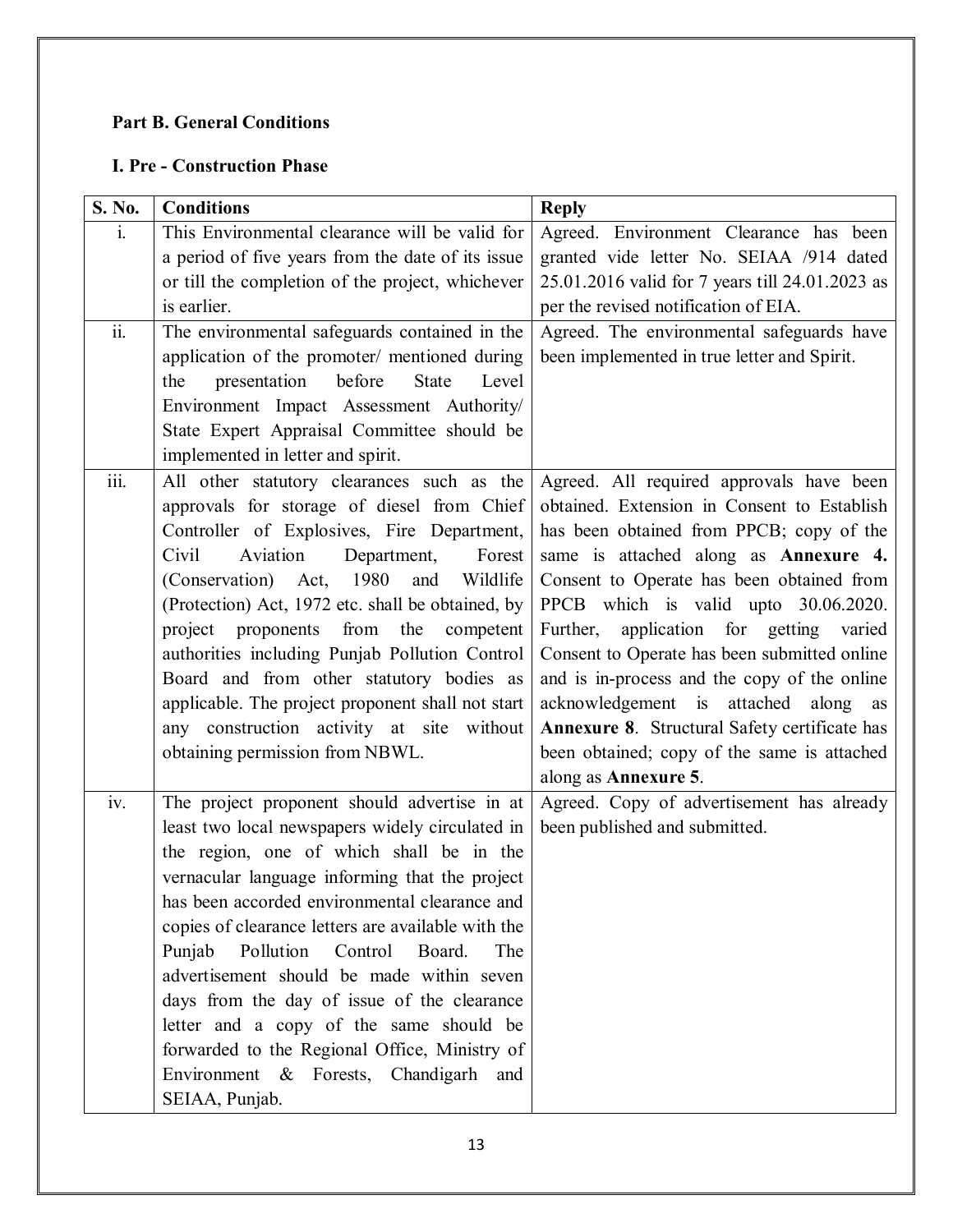| $\mathbf{V}$ . | These stipulations would be enforced among<br>under the provisions<br>of<br>Water<br>others<br>(Prevention & Control of Pollution) Act, 1974,<br>Air (Prevention & Control of Pollution) Act,<br>1981, Environmental (Protection) Act, 1986,<br>the Public Liability (Insurance) Act, 1991 and                                                                                                                                                                                                                                                                                                                                                                                 | Agreed.                                                                                                                                                                                                              |
|----------------|--------------------------------------------------------------------------------------------------------------------------------------------------------------------------------------------------------------------------------------------------------------------------------------------------------------------------------------------------------------------------------------------------------------------------------------------------------------------------------------------------------------------------------------------------------------------------------------------------------------------------------------------------------------------------------|----------------------------------------------------------------------------------------------------------------------------------------------------------------------------------------------------------------------|
|                | EIA Notification, 2006.                                                                                                                                                                                                                                                                                                                                                                                                                                                                                                                                                                                                                                                        |                                                                                                                                                                                                                      |
| vi.            | The project proponent shall obtain permission<br>from the CGWA for abstraction of groundwater<br>$\&$ digging of borewell(s) and shall not abstract<br>groundwater<br>without prior<br>written<br>any<br>permission of the CGWA, even if any<br>borewell(s) exist at site.                                                                                                                                                                                                                                                                                                                                                                                                     | Agreed. The ground water approval has been<br>obtained from DC, Patiala. Copy of the same<br>is enclosed as Annexure-9.                                                                                              |
| vii.           | The project proponent shall obtain CLU from<br>the competent authority, if any authority insists.                                                                                                                                                                                                                                                                                                                                                                                                                                                                                                                                                                              | Not Applicable.                                                                                                                                                                                                      |
| viii.<br>ix.   | A copy of the clearance letter shall be sent by<br>the proponent to concerned Panchayat, Zilla<br>Parishad/ Municipal Corporation, Urban local<br>body and the local NGO, if any, from whom<br>suggestions/ representations, if any,<br>were<br>received while processing the proposal. The<br>clearance letter shall also be put on the website<br>of the Company by the proponent.<br>The State Environment Impact Assessment<br>Authority, Punjab reserves the right to add<br>additional safeguards/ measures subsequently,<br>if found necessary, and to take action including<br>revoking of the environmental clearance under<br>provisions of the Environmental<br>the | Agreed. Copy of advertisement has already<br>been published and environment clearance<br>letter has been uploaded on the website; print<br>screen of the same is attached along as<br><b>Annexure 11.</b><br>Agreed. |
|                | (Protection) Act, 1986, to ensure effective<br>implementation of the suggested safeguards/<br>measures in a time bound and satisfactory<br>manner.                                                                                                                                                                                                                                                                                                                                                                                                                                                                                                                             |                                                                                                                                                                                                                      |
| Х.             | The environmental clearance is subject to their<br>obtaining prior clearance from Forestry &<br>Wildlife<br>angle including clearance from<br>Standing Committee of the National Board for<br>Wildlife<br>applicable. The<br>as<br>grant<br>- of<br>environmental clearance does not necessarily<br>implies that forestry & wildlife clearance shall                                                                                                                                                                                                                                                                                                                           | Not Applicable, as the project lies outside the<br>eco-sensitive zone of the Wildlife sanctuary.                                                                                                                     |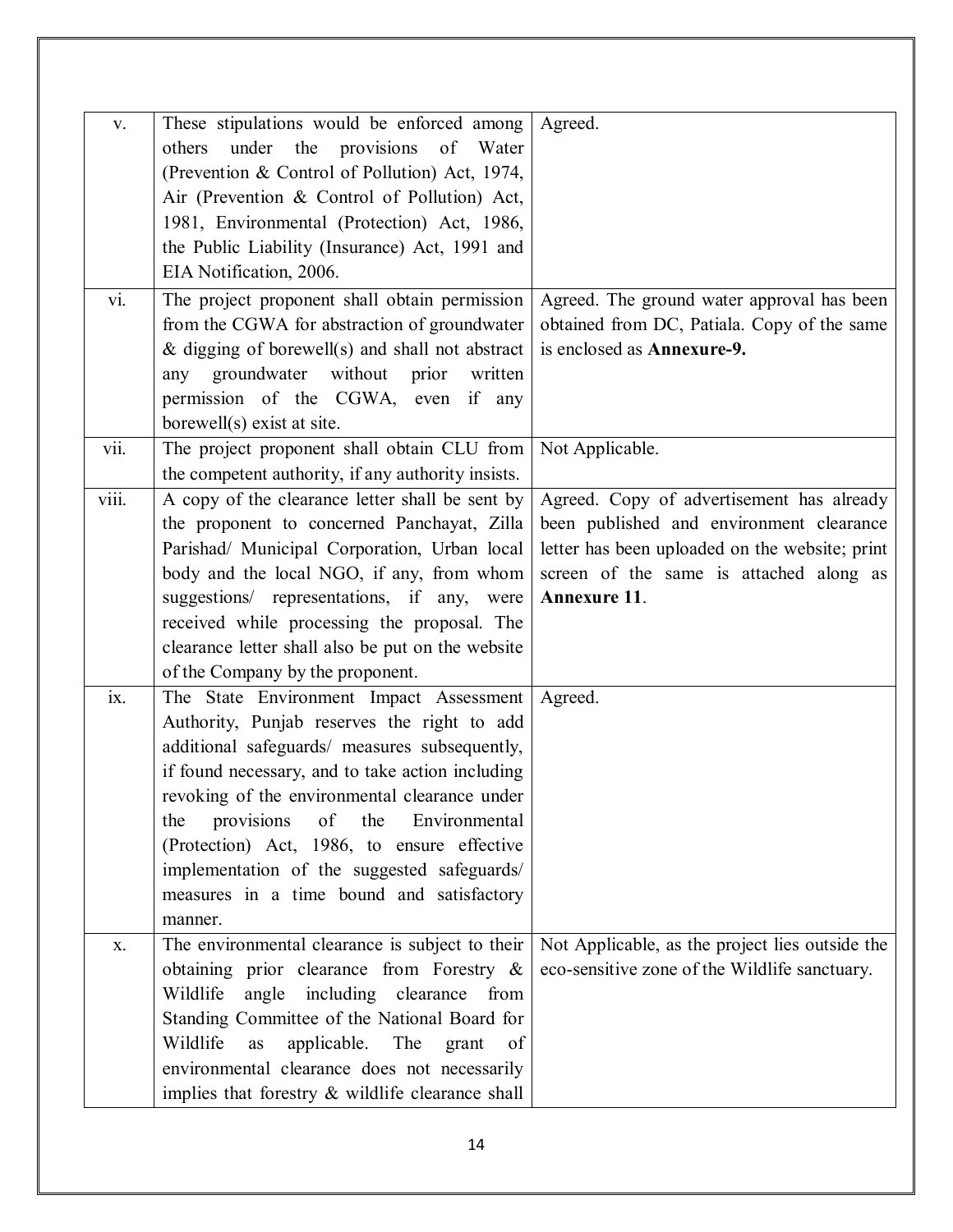| be granted to the project and proposal for        |  |
|---------------------------------------------------|--|
| forestry & wildlife clearance will be considered  |  |
| by the respective authorities on their merits and |  |
| decision taken. The investment made in the        |  |
| project, if any, based on environmental           |  |
| clearance so granted, in anticipation of the      |  |
| clearance from Forestry & Wildlife angle shall    |  |
| be entirely at the cost $\&$ risk of the project  |  |
| proponent and Ministry of Environment,            |  |
| Forests & Climate Change/SEIAA, Punjab shall      |  |
| not be responsible in this regard in any manner.  |  |

#### **II. Construction Phase**

| S. No.             | <b>Condition</b>                                   | <b>Reply</b>                                |
|--------------------|----------------------------------------------------|---------------------------------------------|
| $\mathbf{i}$ .     | The environmental safeguards contained in the      | Agreed. The environmental safeguards have   |
|                    | application of the promoter/ mentioned during the  | been implemented in true letter and Spirit. |
|                    | presentation before State Level Environment        |                                             |
|                    | Impact Assessment Authority/State<br>Expert        |                                             |
|                    | Appraisal Committee should be implemented in       |                                             |
|                    | letter and spirit.                                 |                                             |
| $\overline{ii}$ .  | The entire cost of the environmental management    | It is being complied.                       |
|                    | plan (i.e. capital cost as well as recurring cost) |                                             |
|                    | will continue to be borne by the project proponent |                                             |
|                    | responsibility of environmental<br>until<br>the    |                                             |
|                    | management plan is transferred to the occupier/    |                                             |
|                    | residents society under proper MOU after           |                                             |
|                    | obtaining prior permission of the Punjab           |                                             |
|                    | Pollution Control Board.                           |                                             |
| $\overline{iii}$ . | The project proponent shall also submit six        | Agreed. Six monthly compliance reports are  |
|                    | monthly reports on the status of compliance of     | being regularly submitted and copy of the   |
|                    | the stipulated EC conditions including results of  | acknowledgement of the previous submitted   |
|                    | monitored data (both in hard copies as well as by  | compliance report for period ending         |
|                    | mail) to the respective Regional office of MoEF,   | 30.09.2019 is attached along as Annexure    |
|                    | the Zonal Office of CPCB, the SPCB and SEIAA,      | 12.                                         |
|                    | Punjab.                                            |                                             |
| iv.                | Officials from the Regional Office of Ministry of  | Agreed. Full cooperation, facilities and    |
|                    | Environment & Forests, Chandigarh/ State Level     | documents/ data will be given to the        |
|                    | Environment Impact Assessment Authority/ State     | Officials from the regional Office of       |
|                    | Level Expert Appraisal Committee/ Punjab           | Ministry of Environment<br>$\&$<br>Forests, |
|                    | Pollution Control Board who<br>would<br>be         | Chandigarh/<br>State Level<br>Environment   |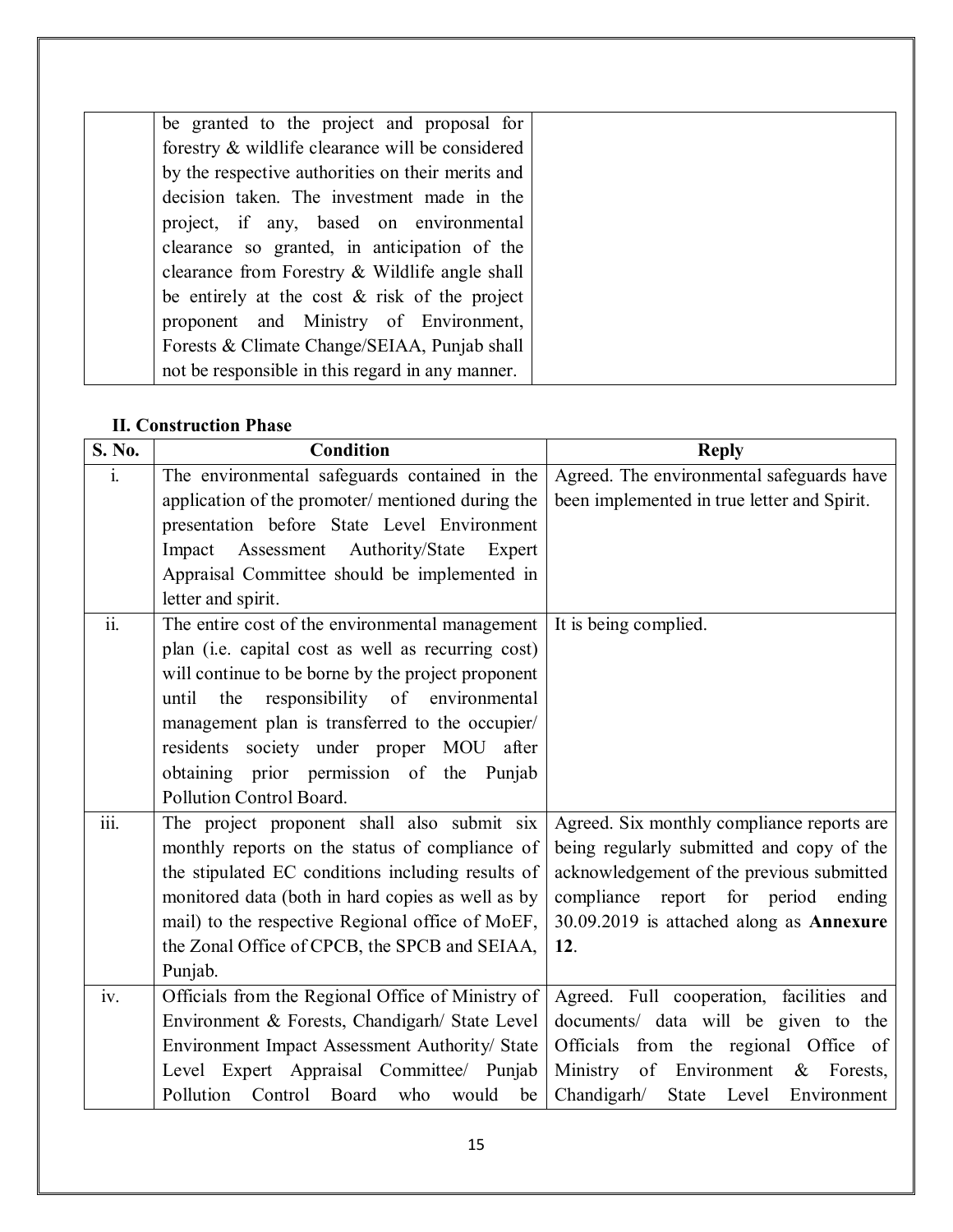|       | monitoring the implementation of environmental<br>safeguards should be given full cooperation,<br>facilities and documents/ data by the project<br>proponents during their inspection. A complete<br>set of all the documents submitted to State<br>Environment Impact Assessment Authority<br>should be forwarded to the CCF, Regional Office<br>of Ministry of Environment & Forest, Chandigarh<br>and State Level Environment Impact Assessment | Impact Assessment Authority/ State Level<br>Appraisal<br>Expert<br>Committee/ Punjab<br>Pollution Control Board during<br>their<br>inspection.                                    |
|-------|----------------------------------------------------------------------------------------------------------------------------------------------------------------------------------------------------------------------------------------------------------------------------------------------------------------------------------------------------------------------------------------------------------------------------------------------------|-----------------------------------------------------------------------------------------------------------------------------------------------------------------------------------|
|       | Authority, Punjab.                                                                                                                                                                                                                                                                                                                                                                                                                                 |                                                                                                                                                                                   |
| V.    | In the case of any change(s) in the scope of the<br>project, the project would require a fresh<br>by<br>State<br>Environment<br>appraisal<br>Impact<br>Assessment Authority, Punjab.                                                                                                                                                                                                                                                               | The new buildings has been proposed in the<br>university, thus, the application for getting<br>EC has been submitted to SEIAA, Punjab.                                            |
| vi.   | Separate distribution pipelines be laid down for<br>eff <sub>l</sub><br>of treated<br>for<br>raw<br>water<br>use<br>horticultural/gardening purposes with different<br>colour coding.                                                                                                                                                                                                                                                              | Agreed. Separate pipelines have been laid<br>for the treated wastewater and fresh water<br>with different color coding.                                                           |
| vii.  | The project proponent shall adhere to the<br>commitments<br>made<br>the<br>Environment<br>in<br>Plan<br>and<br>Social<br>Corporate<br>Management<br>Responsibility and shall spent the amount as<br>proposed or at least minimum required to be<br>spent under the provisions of the Companies Act,<br>1956.                                                                                                                                       | Expenditure<br>Agreed.<br>done<br>the<br>on<br>environmental management plan done till<br>31 <sup>st</sup> March'2020 is Rs. 1.82 crores and CSR<br>activities is Rs. 17.50 Lacs. |
| viii. | The State Environment Impact Assessment<br>Authority, Punjab reserves the right to add<br>additional safeguards/ measures subsequently, if<br>found necessary, and to take action including<br>revoking of the environmental clearance under<br>the provisions of the Environmental (Protection)<br>Act, 1986, to ensure effective implementation of<br>the suggested safeguards/ measures in a time<br>bound and satisfactory manner.             | Agreed.                                                                                                                                                                           |
| ix.   | Separation of drinking water supply and treated<br>sewage supply should be done by the use of dual<br>plumbing line.                                                                                                                                                                                                                                                                                                                               | Agreed, dual plumbing system is being<br>followed.                                                                                                                                |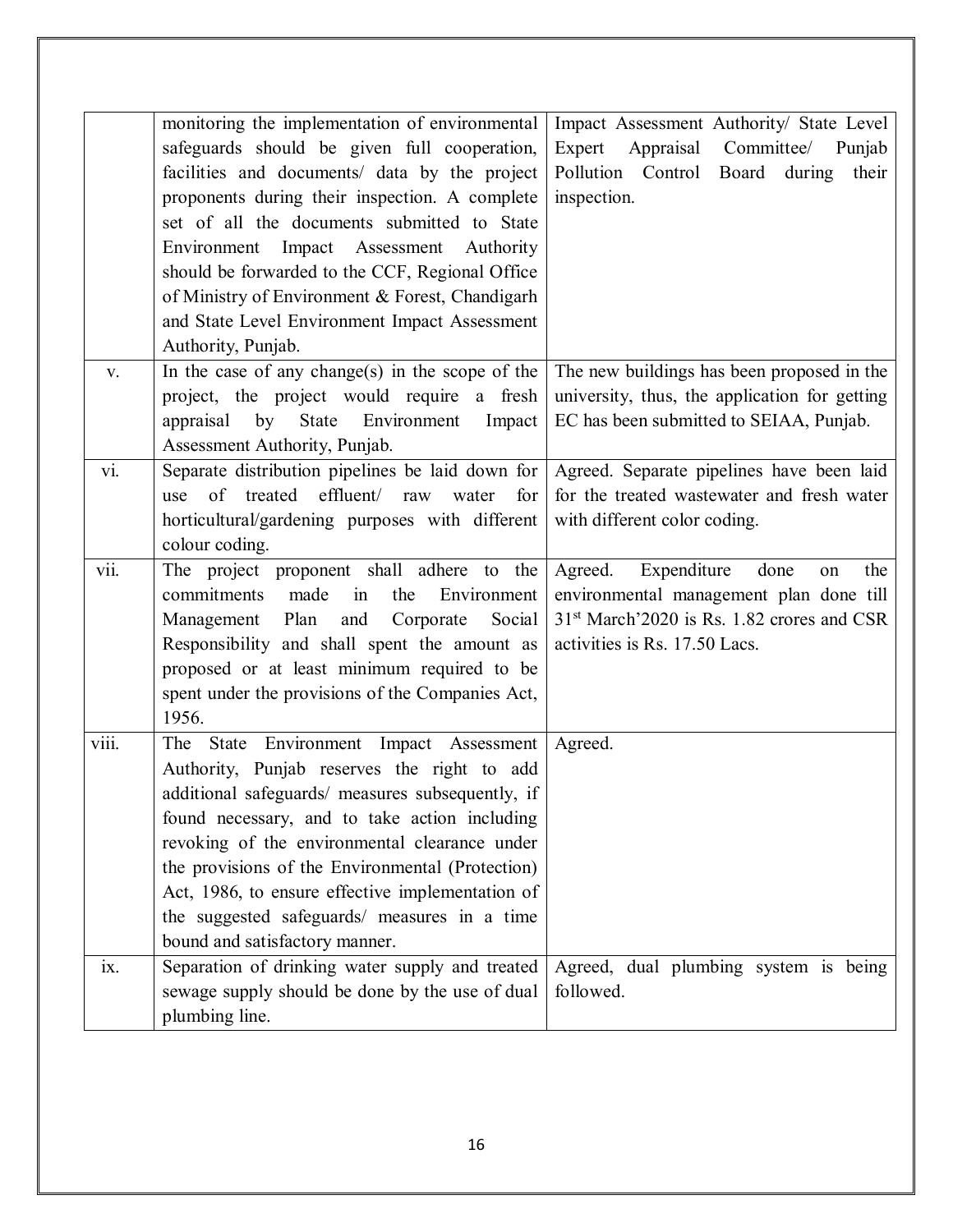# **III. Operation Phase and Entire Life**

| S. No.                    | <b>Conditions</b>                                                                                    | <b>Reply</b>                                                     |
|---------------------------|------------------------------------------------------------------------------------------------------|------------------------------------------------------------------|
| $\mathbf{i}$ .            | Environmental clearance is subject to final order                                                    | Agreed.                                                          |
|                           | of the Hon'ble Supreme Court of India in the                                                         |                                                                  |
|                           | matter of Goa Foundation Vs. Union of India in                                                       |                                                                  |
|                           | Writ Petition (Civil) No. 460 of 2004 as may be                                                      |                                                                  |
|                           | applicable to this project and decisions of any                                                      |                                                                  |
|                           | Competent Court, to the extent applicable.                                                           |                                                                  |
| $\overline{\text{ii}}$ .  | The entire cost of the environmental management                                                      | It is being complied.                                            |
|                           | plan (i.e. capital cost as well as recurring cost)                                                   |                                                                  |
|                           | will continue to be borne by the project proponent                                                   |                                                                  |
|                           | responsibility of environmental<br>until<br>the                                                      |                                                                  |
|                           | management plan is transferred to the occupier/                                                      |                                                                  |
|                           | residents society under proper MOU<br>after                                                          |                                                                  |
|                           | obtaining prior permission of the Punjab Pollution                                                   |                                                                  |
|                           | Control Board.                                                                                       |                                                                  |
| $\overline{\text{iii}}$ . | The project proponent shall submit six monthly                                                       | Agreed. Six monthly reports are being                            |
|                           | reports on the status compliance of the stipulated                                                   | regularly submitted and copy of the                              |
|                           | EC conditions including results of monitored data                                                    | acknowledgement of the previous submitted                        |
|                           | (both hard copy as well as by mail) to the                                                           | compliance report for period<br>ending                           |
|                           | respective Regional Office of MoEF, Zonal Office                                                     | 30.09.2019 is attached along as Annexure                         |
|                           | of CPCB, the SPCB and the SEIAA, Punjab.                                                             | 12.                                                              |
| iv.                       | Officials from the Regional Office of Ministry of                                                    | Agreed. Full cooperation, facilities and                         |
|                           | Environment & Forests, Chandigarh/ State Level                                                       | documents/ data will be given to the                             |
|                           | Environment Impact Assessment Authority/ State                                                       | Officials from the regional Office of                            |
|                           | Level Expert Appraisal Committee/ Punjab                                                             | Ministry of Environment<br>$\&$<br>Forests,                      |
|                           | Pollution Control Board who would be monitoring                                                      | Chandigarh/<br>Level<br>State<br>Environment                     |
|                           | the implementation of environmental safeguards                                                       | Impact Assessment Authority/ State Level<br>Committee/<br>Punjab |
|                           | should be given full cooperation, facilities and<br>documents/ data by the project proponents during | Expert<br>Appraisal<br>Pollution Control Board during<br>their   |
|                           | their inspection. A complete set of all the                                                          | inspection.                                                      |
|                           | documents submitted to State Environment                                                             |                                                                  |
|                           | Impact Assessment Authority<br>should<br>be                                                          |                                                                  |
|                           | forwarded to the CCF, Regional Office of                                                             |                                                                  |
|                           | Ministry of Environment & Forest, Chandigarh                                                         |                                                                  |
|                           | and State Level Environment Impact Assessment                                                        |                                                                  |
|                           | Authority, Punjab.                                                                                   |                                                                  |